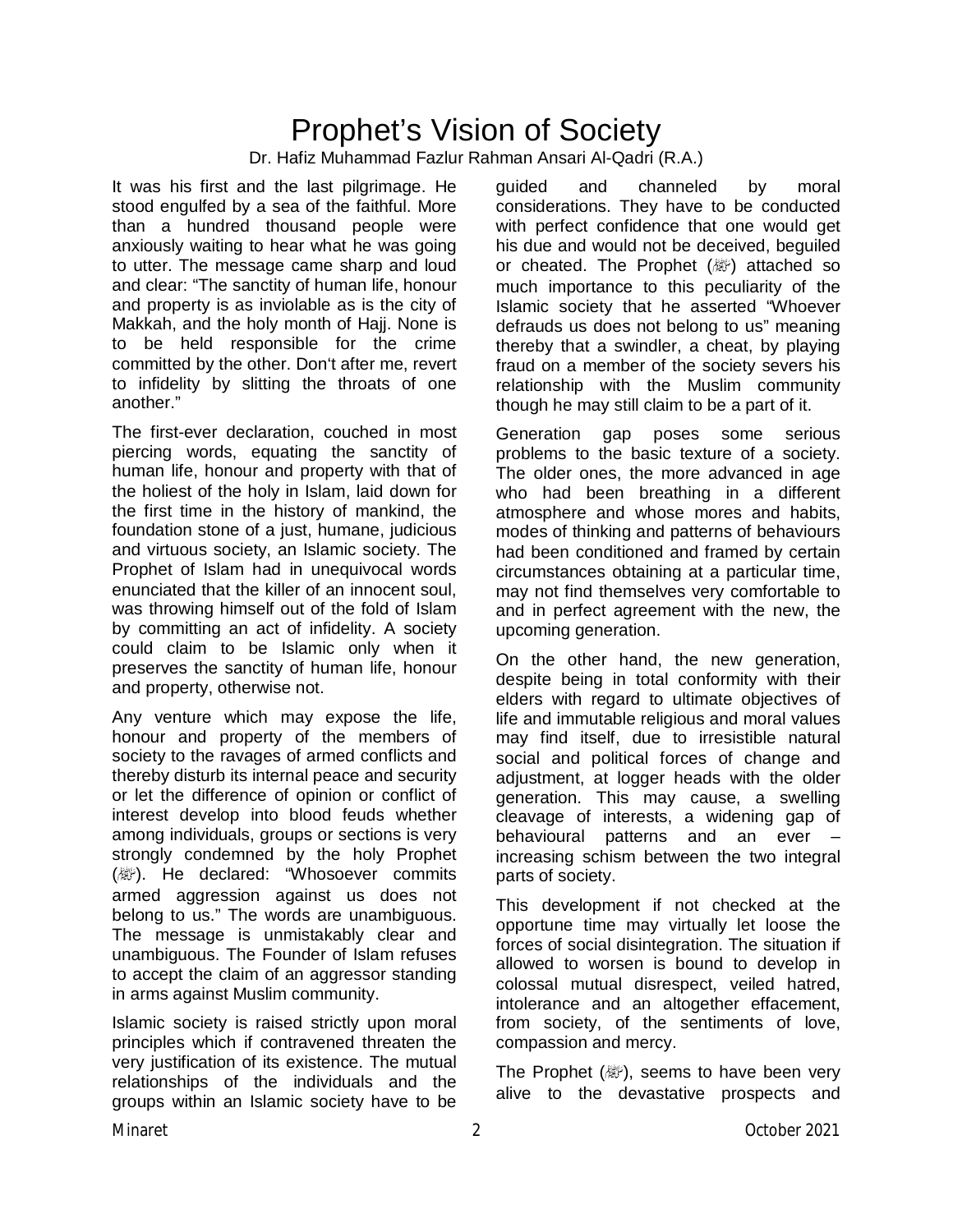ravages of the extreme forms of generation gap. He declared in most forceful words: "Those who are not filled with compassion for our younger ones, and also those who do not pay respect to our elders, do not belong to us." Be he an elder or a younger one, he is debarred by the Prophet ( $\mathbb{R}^n$ ), from being qualified as a Muslim, as a believer, by his indulgence in the counter productive and nefarious activity of destabilizing the Islamic society.

The corner–stone of an Islamic society is mutual love and consideration for each other. The significance of these two, as the force cementing the components of an Islamic society, is highlighted by the Prophet (@) in these words: "None of you could claim to be a believer unless he desires the same for his Muslim brother that which he would have desired for himself, had he been in the same situation as his Muslim brother is." The conditionally attached to a person's claim of being acceptable as a believer in the eyes of the Founder of Islam, is his unconditional love and consideration for other members of the Islamic society.

Man's earliest social contact after birth begins with his mother, father and other blood relations. He has no choice whatsoever in selecting his blood relatives. They are divinely ordained and man has to respect and honour this choice for the rest of his life. These relationships form the genesis of family. A morally healthy family is the nucleus of a morally oriented society. The Prophet ( ) has immaculately elaborated the mutual rights duties and responsibilities of the parents, children and other family members and relatives.

The parents are promised the reward of Paradise for proper care, moral upbringing and purposeful education, especially of the female children. Conversely, the children have been told in plain words to note that the most grievous sin after Shirk (Belief in more than one god) is recalcitrance of parents. They are required to maintain the attitude of love, respect and kindness towards their parents, especially when they become old,

frail and infirm in mind and body. The Prophet (, when asked as to which one of the two, the father or the mother, was more entitled to one's care and consideration, replied "the mother, the mother, the mother, and then your father."

Regarding other relatives the Prophet  $(\mathbb{Z})$ has instructed to preserve genealogical details of the family to enable one to be in the full know about the nature and extent of relationship. He stressed to fulfill one's moral, social and financial responsibilities towards the relatives to the extent that he is under moral compulsion to carry out these obligations even if they are not reciprocated by his relatives. Describing the resultant blessings and benedictions of maintaining cordial relations with the relatives he exhorted "Whoever loves to enjoy long life coupled with an increase in prosperity he should maintain and nurture good relations with his relatives."

Neighbours play an important role in the daily life of man. They have an intimate relationship with each other's private and public life. They share each other's sorrows and happy moments. They cannot be side– tracked or ignored. An ideal society has to nurture sincerity, sense of proportion, propriety and balance among the neighbours to maintain and develop an atmosphere of love, fellow feeling, friendliness and understanding.

The Prophet  $(\mathbb{Z})$  recognized the crucial role of the institution of neighbourhood in the establishment, preservation and continuity of a healthy society. Thrice he swore that a man cannot be said to be a believer unless his neighbour feels secure from him. He also declared that a person who had filled his belly while his neighbour had to sleep hungry could not claim to be a believer. A person who professes to believe in Allah and the Day of Judgement had to be, according to the Messenger of Allah, generous and respectful towards his neighbours.

Minaret 3 October 2021 He said that one had to be very mindful about the fulfillment of one's duties towards the neighbours as the archangel Gabriel did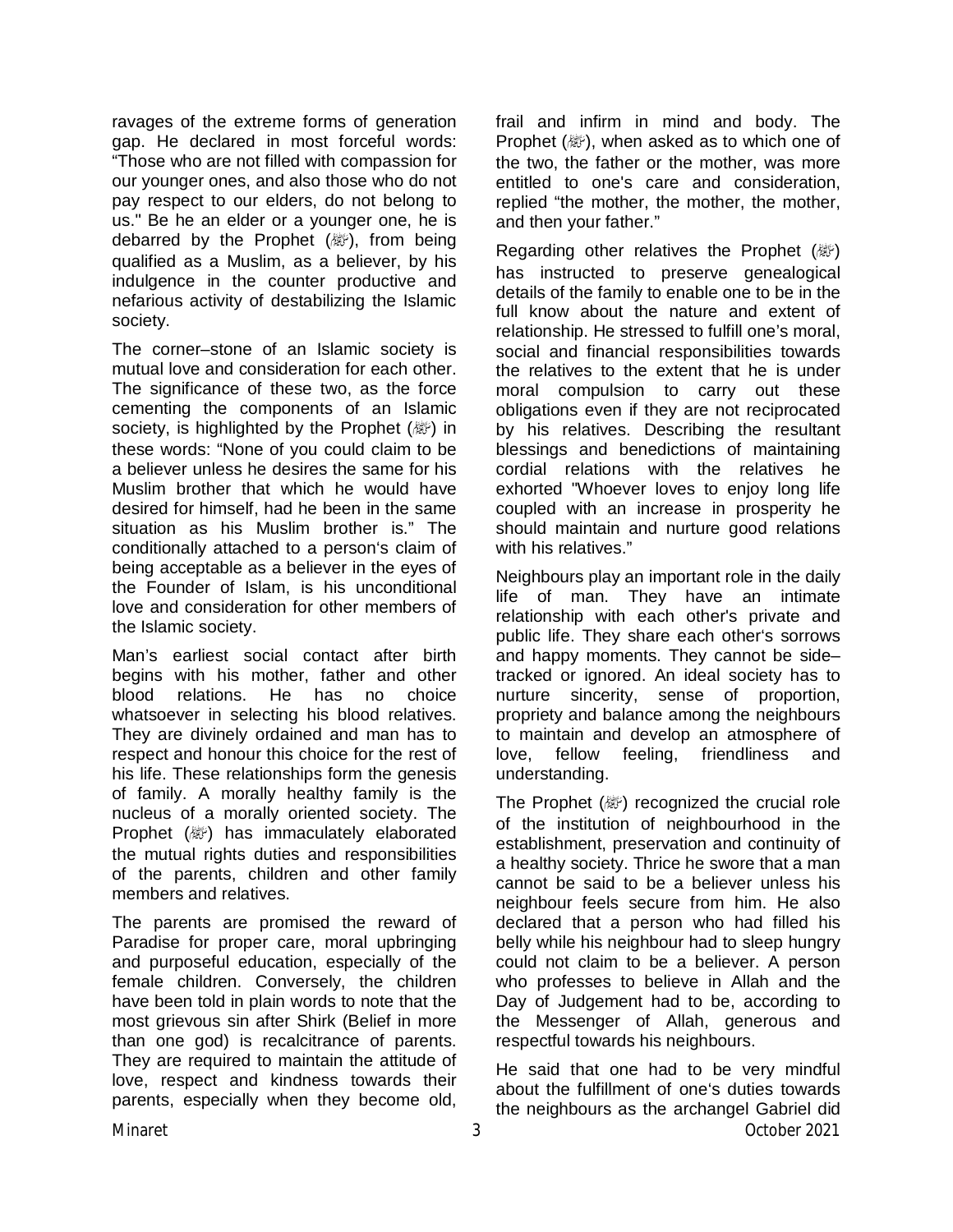so much stress the rights of the neighbours that he thought perhaps the neighbor was going to be allotted a share in one's inheritance. Moreover the Prophet (變) made it crystal clear that a person to qualify as a neighbour need not be a Muslim. He may be relative, a Muslim, a non–Muslim, even a stranger who keeps regular company only for a short while. The Prophet ( ) so emphasized the importance of maintaining considerate and sympathetic relations with the neighbours as to instruct that one must direct his children not to throw the skins and remnants of the fruits in such a way that they are noticed by the poorer neighbours' children who may feel depressed by a sense of deprivation and inferiority complex.

Living among others, especially when some of them may not hold identical views or follow different social customs and practices, is always difficult and poses serious problems.

It needs much of patience, profound sense of proportion, love for humanity and a deep regard for others' view and sensitivities coupled with a strong commitment to truth. Nevertheless, not infrequently the sentiments may take the better of reason, the tempers may be frayed, the nerves may become strained resulting in a severance of relations and bad blood among the individuals, family members or groups.

The greatest humanitarian service under these circumstances would be to remove misunderstandings, eliminate causes of friction, eradicate roots of tension and strive to heal up the wounds inflicted. The Prophet (變) enunciated: "That which has precedence over, and is more preferable to fasting, praying and aims – giving is the removal of enmity between the parties and restoration of mutually good relations."

### THE QUR'ANlC FOUNDATIONS AND STRUCTURE OF MUSLIM SOCIETY' By Dr. Muhammed Fazl-ur-Rahman Ansari . B.Th., M.A., Ph.D. Vol: I: Principles Relating to the Foundations of Muslim Society Vol II: Code Relating to the Structure of Muslim Society THIRD EDITION (Just published) Price : US  $$20/$ Pak. Rs.  $1600/$ = Now available at:— World Federation of Islamic Missions, Islamic Centre Block-'B' North Naizmabad, Karachi-74700, Phone: 021-36644 156

\_\_\_\_\_\_\_\_\_\_\_\_\_\_\_\_\_\_\_\_\_\_\_\_\_\_\_\_\_\_\_\_\_\_\_\_\_\_\_\_\_\_\_\_\_\_\_\_\_\_\_\_\_\_\_\_\_\_\_\_\_\_\_\_\_\_\_\_\_\_\_\_\_\_

##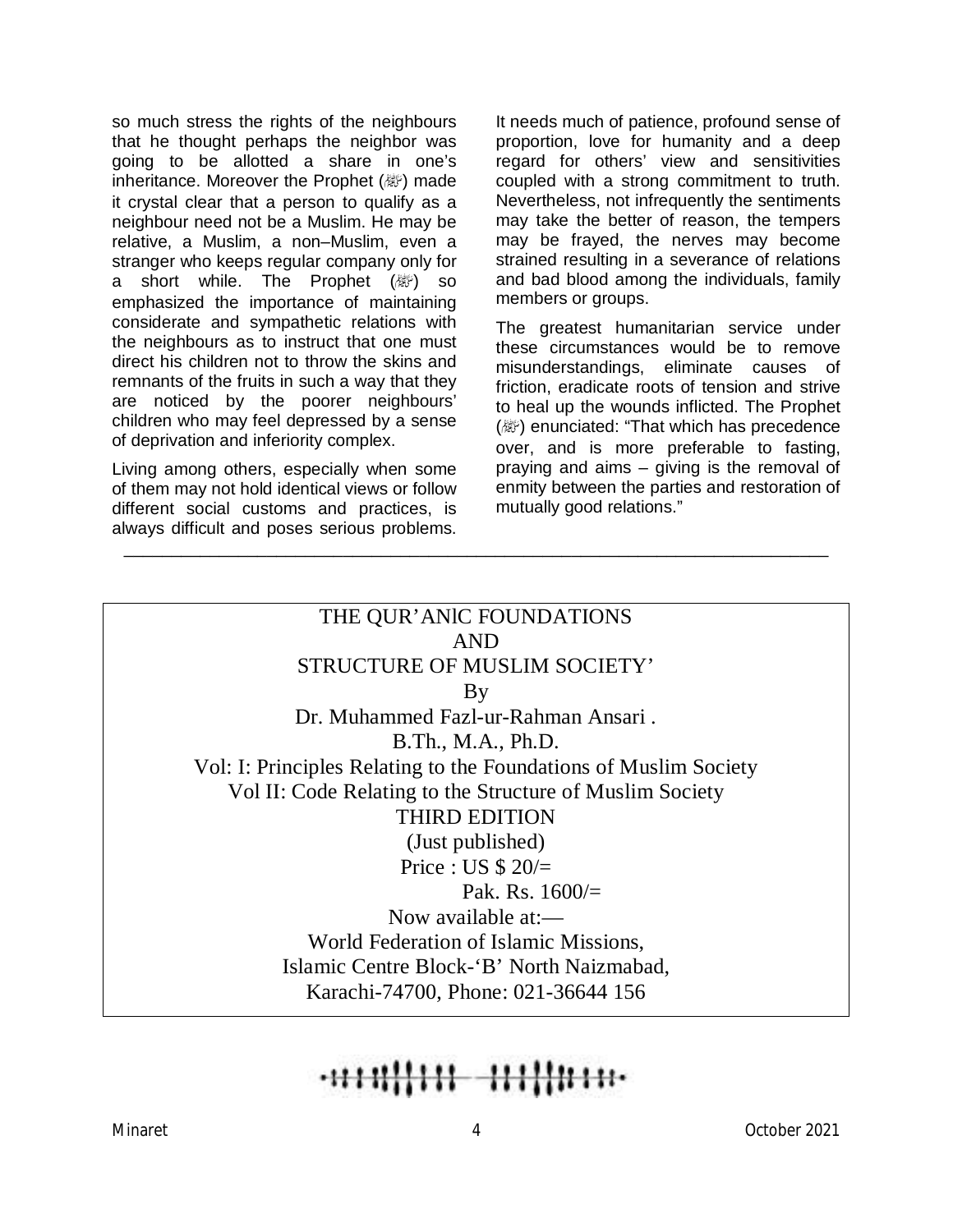### Allah's Last Prophet A Gift of Mercy

Abdul-Kadir Al-Hubaiti

The memory of the beloved Prophet (變) lies constantly in the hearts and minds of true Muslims. It is enough to mention his dear name to vibrate love strings in their hearts, and to move their tongues with the Salat on him (變). I know pious Muslims who cannot keep their emotions secret when something of the noble deeds of the Prophet  $(\mathbb{R})$  is mentioned before them. Their tears give vent to their deep love and high esteem. This love is one of the major signs of true faith "Iman", for in the words of the Holy Prophet (@"): "He who has no love has no faith, he who has no love has no faith, he who has no love has no faith."

The Qur'an stresses the same meaning: "Say: if your fathers, and your sons and your brethren, and your wives, and the wealth you have acquired, and the trade in which you fear a decline, and the dwellings which you desire, are dearer to you than Allah and his Apostle, and striving in His way – then wait until Allah brings His command to pass. Allah guideth not wrong-doing folk." (9:24)

According to this verse, nothing can be dearer to the heart of the believer than Allah and His Apostle. Therefore, for a true believer, the Apostle (<a>
(<a>
<a>
<a>
<a>
lives in his mind and heart; he is his Imam; he is the example to uphold and follow; he is his guide on all paths of life. '

In five obligatory prayers, the Muslim greets the Apostle of Allah by saying "Peace and blessings of Allah be on you O! Prophet."

So a Muslim never forgets Allah's Apostle whether he is praying or doing anything else. He is always reminded of him. Iman, i.e. "faith" does not attain its perfection until your love for the Apostle overweighs your love for your children parents and even your own self.

. When Rabi al-Awwal (the lunar month in which the Apostle of Allah was born) comes,

it does nothing new, but it only augments the memory which arouses the emotions of love. It is the memory of the Apostle's noble traits and great deeds, with which he transformed human life, bringing about peace, nobility, justice, brotherhood, tolerance and mercy in the daily life of people. The illiterate, uncivilized and antagonistic Arab tribes were saved from their misery, vices and falsehood and turned into the best Ummah ever known to the world.

How could he have that miraculous effect on the people? How could he elevate their souls to the highest standards of morality and perfection? The answer lies just in one word. It is love. He earned their love. Let us listen to Abu Sufian, when he was still an infidel idolator, describing the Prophet and his companions. He said "l have seen kings and Caesers, but I have never seen anything like the love of the companions of Muhammad for Muhammad." This is a testimony of an antagonistic unbeliever, and that is why in this context it is authentic.

Why this love? It is a natural tendency among humans to love moral perfection. You cannot help admiring and loving justice and mercy, courage and generosity, etc. The Prophet  $(\mathbb{Z})$  is on the pinnacle of perfection, the very embodiment of these qualities. His noble attributes are innumerable, but probably the most remarkable of them all is mercy. In the Qur'an the nobility of his character is defined thus: "And thou (standest) on an exalted standard of character." (68:4)

If one contemplates on these divine words and realizes that they have been used by the Lord of the whole universe, their influence will only be overwhelming. He will see these words glowing with Allah's tender love for His last Prophet (*剛*).

As described by the Prophet (@) "Allah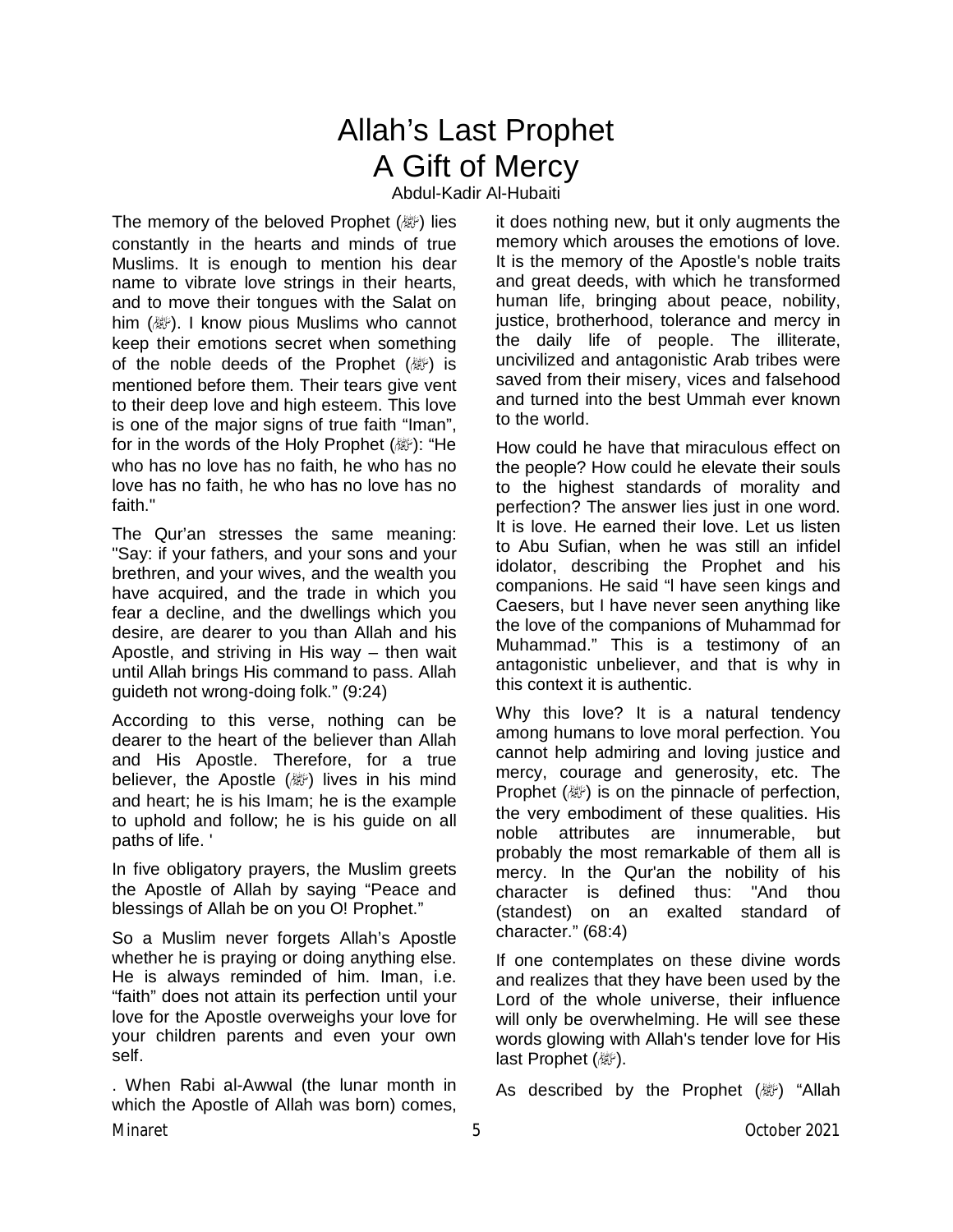(Subhanahu-wa-ta'ala) is perfect and He loves the perfect; He is Pure and He loves the pure; He is Gracious and He loves the gracious; He is Generous and He loves the generous." Another prophetic description of Allah goes like this: "Your Lord loves the praise-worthy traits (Mahamid)."

You will inevitably love the Messenger when you realize how great is Allah's love for His Messenger. This is indicated to us by the Messenger: "Love thy Lord because of the favours He confers on you, and love me because of thy Lord's love for me."

So many verses in the Qur'an praise the Holy Prophet for his rectitude: "Verily, thou art on a straight way" (43:43). And he is praised for his mercy and love to the whole humanity. He was sad for the unbelievers; he was highly concerned about saving them from the blindness of their souls and their misery in this world and in the hereafter. His boundless mercy gave him a grief (that weighed down his back as the Qur'an says) because of people's misguidance and wrong life.

A mother's mercy on her child makes her unhappy if he is sick. She cannot sleep, nor can she enjoy any pleasure as long as her child is suffering. Now suppose the mercy of ten mothers is put in one mother's heart. Then her unhappiness for her child will become an unbearable burden. The mercy in the noble heart of the Prophet  $(\mathbb{R})$  is more than the added mercy of thousands of mothers. Just listen to Allah (subhanahu wata'ala) addressing his Prophet (@) with these words and you will straightaway be convinced of this fact:

"Ta Ha (Muhammad): We have not revealed unto thee this Qur'an that thou shouldst be distressed, but as a reminder unto him who feareth." (20: 1-3)

And this verse: -

"Yet it may be, if they believe not in this statement (the Qur'an) wilt torment thy soul with grief over their footsteps." (18:6)

#### And these l verses:

Minaret 6 October 2021 "Have we not caused thy bosom to dilate,

and eased thee of the burden, which weighed down thy back, and exalted thy fame? (94: 1-4)

And this verse:

"There hath come unto you a Messenger from amongst yourselves; it grieves him that ye should be overburdened; he is full of concern for you; to the believers is most kind and merciful." (9:128)

And this verse:

"It was a mercy from Allah that made you lenient with them, for if you had been stern and fierce of heart, they would have dispersed from round about you. So pardon them and ask forgiveness for them upon the conduct of affairs." (3:159).

He was merciful, tender-hearted, lenient and kind in all his actions and treatments. This is a great feature of his noble personality. He was merciful when he was young and old, when poor and rich, weak and strong. It was an all-embracing and permanent attribute of his noble prophetic heart. His sayings reveal his kind and merciful nature:

"Be merciful to those on earth, so that Allah may have mercy on you."

- "No one shall enter the Paradise unless he is merciful."
- "The merciful are given mercy by the Merciful Lord."
- "Mercy is not withdrawn except from a villain's heart."
- "He who is deprived of lenience and kindness is deprived of all good."

His mercy embraced all people, believers and non-believers, the poor and the slaves, women and children, and even animals.

The nearest people to his noble heart were the poor and the weak. He loved them so much that he used to pray to Allah saying: "O Allah! Let me live poor, and die poor and call me to later life with the poor."

The Prophet's people, Quraish, always used to mock him for his love for the weak and poor and for the mercy and care he showed to them. He used to sit with them, smile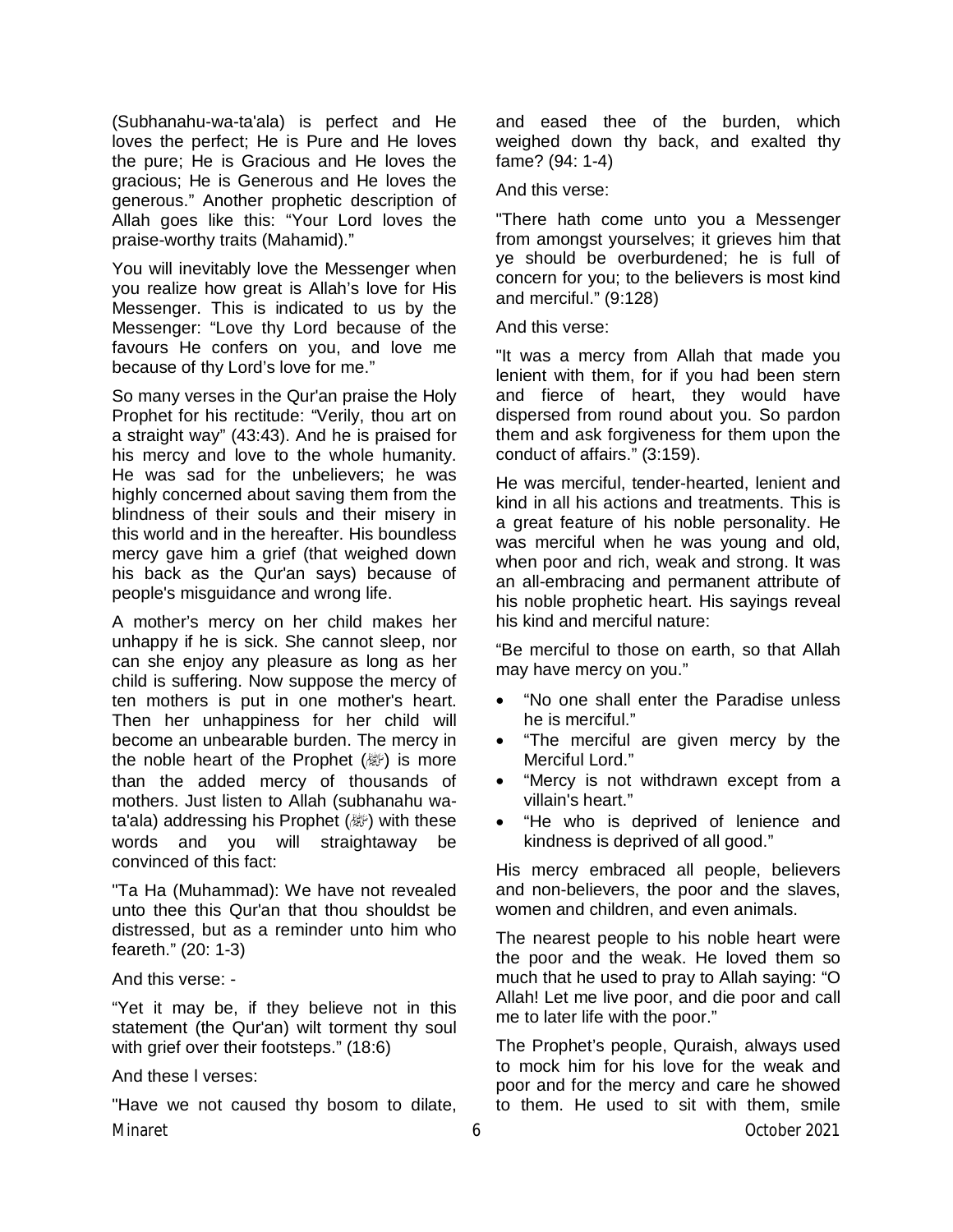affectionately to them, give them the glad tidings that they would capture the great Empires of Persia and Rome and that Allah would send item to Paradise. When poor Muslims passed by the rich and villain clubs of the infidels of Quraish, the latter used to say in mockery; "Look! these are the kings of Paris and Rome!" and they used to laugh sarcastically. But these poor Muslims actually became the masters of all the counties stretching from China to the shore of the Atlantic. When the Prophet (@) transferred to Madina, he never forgot his poor friends in Makkah. He used to send them money whenever he found a chance to do so. Abu Sufian, the leader of the Qurashite idolators, was bewildered-by such acts of nobility and generosity and said: "I have never seen a man like Muhammad ( )! We fight him with our swords, and he helps our poor people with his money!"

He was extremely merciful to the slaves. He made the necessary laws and arrangements which would eventually liberate them. He allocated a certain portion of Baitul-Mal (Islamic budget) to pay for liberating the slaves. Even after a slave was liberated he used to give him money to help him start a new and independent life.

He taught the believers to consider the slaves as their brothers, to feed them from the food they ate and to dress them from the clothes they wore, and not to overburden them with unbearable work. He even prevented people from calling them "slaves," but gave them the name of "young men" and "young women" (Fata and Fatat). When a slave called the Messenger of Allah to eat with him, be would readily accept his invitation. He visited them when they were sick, followed their funerals when they died and prayed for them.

Narrated Abu Huraira (RDA) that a black person used to clean the mosque and then died.

The Prophet (@) did not know about it. One day the Prophet (ﷺ) remembered him and enquired about him. The people replied, "O

Allah's Apostle! He is dead." He said; "Why did you not inform me?" They said that he was an insignificant person. He said: "Then show me his grave!" He then went to the grave, and there on the "insignificant" man's grave stood the Apostle of Allah and offered the funeral prayer for him, giving his disciples a practical lesson of mercy for all humanity, irrespective of any body's class or status.

This overflowing mercy would enlighten his holy face with shining affection when he met the children. He used to carry the children of his companions on his arms. When he passed by children playing on the road he would greet them. He used to put children on his camel to please them. His servant Anas bin Malik said that the Prophet (@) was the kindest, the most gentle and the most merciful man for his children and family. The Prophet ( $\mathbb{R}^n$ ) used to say: "He is not one of us (Muslims) who does not show respect to our old people, and have mercy on our young children, and know the privilege of our learned men."

An infidel poet was an arch enemy to the Prophet ( $\mathbb{R}^n$ ) and he hurt the Prophet ( $\mathbb{R}^n$ ) with his animosity. After Allah granted victory to the Prophet  $(\&$ ), the poet came to apologize. But he had been so notoriously hateful and contemptuous that the Prophet  $(\mathbb{Z})$  refused to welcome him. The poet had a young son with him and he knew how much the Prophet (變) loved the children. Therefore, he sent a word to the Prophet  $(\mathbb{Z})$ telling him that if he was not pardoned he would take his son and go out into the desert where they would both die of thirst and hunger. The Prophetic mercy for the child was moved and for the child's sake he pardoned the poet and allowed him to come in and recite his poem of apology.

Minaret 7 October 2021 After one of the battles with the pagans, it was related to the Prophet  $(\mathbb{R})$  that some of the pagan's children were killed. He was very angry at that, then he became sad and wept and strongly warned people saying: "Beware of killing children, beware of killing children!" Some people exclaimed: "But aren't they children of infidel pagans?!" His reply was: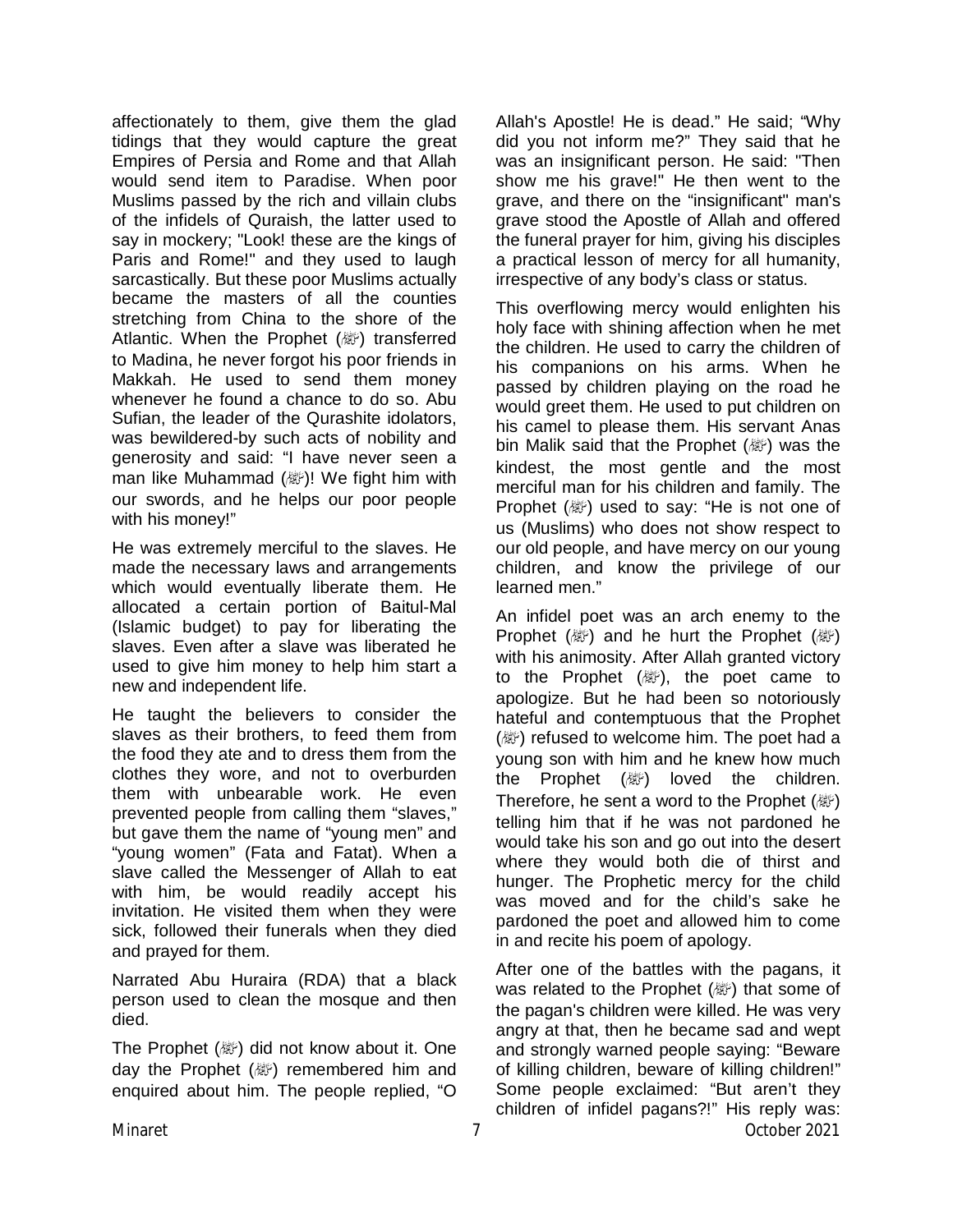"These children are better that you, the believers; for they are still enjoying the upright and pure nature (fitrah) given to them by Allah." Not only children were protected in war by the Prophet's mercy, but he also prohibited killing women, old men, the blind and the disabled people in war. Just imagine that these humane war regulations were decreed and observed fourteen centuries ago and compare them with what is taking place in various war theatres, particularly against Muslims.

The Prophet's (appthere) precepts regarding women are sheer mercy and benevolence. He said: "The best of you are those who are the best in treatment of their wives. And he put these exemplary precepts into full practice in his own family life.

His love and mercy to his companions is described in the Qur'an as already said: "He is full of concern for you; to the believers is he most kind and merciful. (9: 128).

His companions saw his mercy in action. They felt his love and concern for them. He loved them more that their loved themselves; much more than their mothers loved them. He was happy for their joys and sad for their hardships, and their problems and sorrows were his own problems and sorrows. He used to say: "He who dies and leaves money behind him, the money will go to his inheritors, but he who will leave children and women behind him without any support, they will be supported by me."

Once he went to console the widow of one of his companions who was martyred in a battle. However, the merciful Prophet (變) could not say any words of consolation but he only shed tears.

All this loving concern and mercy was coupled with the guidance that saved people from darkness and led them into full light and happiness. We, people of this century, enjoy the same guidance coupled with the same loving concern and mercy. Once, Allah revealed to him that generations of people would come after him, believe in him and follow his guidance. At this instance he expressed his love and anxiousness for these still unseen believers and his eyes were full of tears. He extended his noble love to us through the curtains of the unseen future and he called us his brethren.

His vastly comprehensive mercy even embraced animals. He said: "Allah rewards you for any good you do even if it is done to an animal." He said that a man was forgiven by Allah because he gave water to a thirsty dog, and that a woman entered the Fire because she prisoned a cat, and she neither gave it food nor released it to find its food on earth.

Here then, the humanity is endowed with the most precious gift: The Prophetic tremendous mercy and love without limits, in order to eradicate hatred, cruelty, grudges, envies and animosity from people's life and replace them with love, mercy, brotherhood and peace. In his own prophetic shining words, sayyidna Muhammad (صلى الله عليه وسلم (described himself saying: "I am but a gift of mercy." "I am but a mercy sent to YOU."

# **ATTENTION** TO OUR READERS

It is our earnest request to the readers and subscribers "THE MINARET Monthly International" to extend their help and co-operation for increasing its circulation, convincing friends for advertisement, sending goods articles and giving precious suggestions for the improvement of the magazine.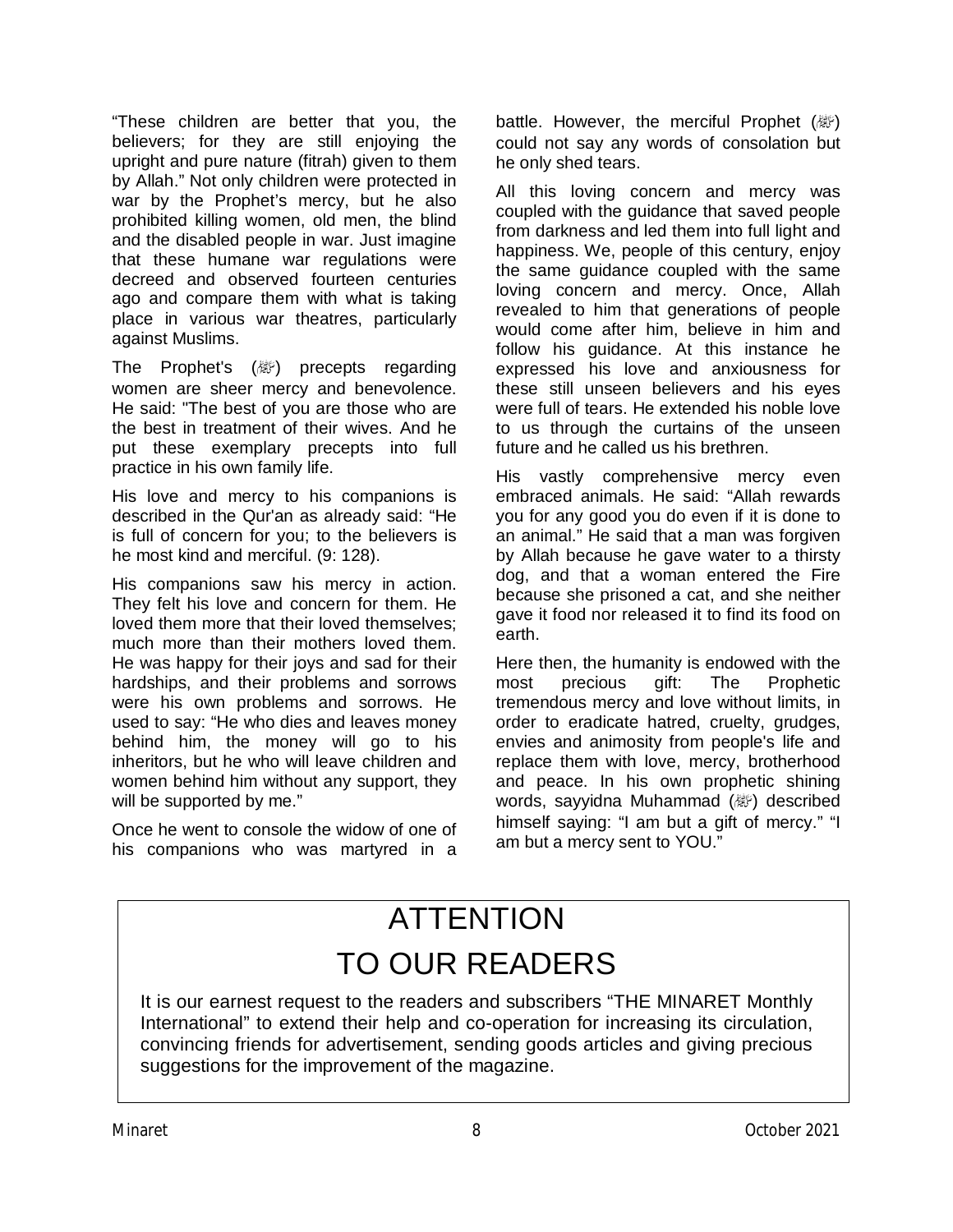### The Name Muhammad and the Promised Messiah

Muhammad Azizullah

The name of 'Muhammad' was given to the Holy Prophet (ﷺ) by his grandfather Abdul Muttalib while his mother Amina named him Ahmad. Both these names are held to be unique in the history of Arabia since no such names were in vogue prior to the advent of the Prophet ( ). Both names have been derived from the same root 'Hamd' which signifies praising. 'Muhammad' signifies 'the highly praised one' and 'Ahmad' one who praises in abundance. These names are said to have been suggested to Abdul Muttalib and Amina in a vision. The word 'Muhammad' depicts that God himself had chosen to praise the personality of the Prophet for his inherent qualities of head and heart, while the word Ahmad demonstrates the characteristic of the Prophet who praised God more than any other human being had ever done.

#### **Names of The Other Prophets**

Comparing these two names with the names of the other prophets one is astounded at the excellence of even these names, leaving aside the beauty of his personality, For instance, the name of the first prophet Adam means 'wheat-coloured', which had nothing to do with his inherent qualities but referred only to his complexion. Noah (Nooh) means 'giving solace' as he was a source of consolation to his father. Issac (lshaq) meant a person having a cheerful face. The word Jacob (Yakub) signified the person who followed as he was the twin brother of Esu and followed Esu while he was born. Moses (Moosa) meant being rescued from the water, as his mother had put him in a chest and floated it down the river Nile to save him from being killed by Pharaoh's people. The name John (Yahya) reminded the fact of his being born to his parents in an advanced age as his parents had passed the age of bearing any children. Jesus (Isa) signified his being red-complexioned.

It is recorded in the most ancient chronicles that a prophet called 'Ahmad' or 'Muhammad'

had for centuries been expected in Arabia where the Gospels were widely read and understood. The prediction was, besides, fully appreciated by the heads of a considerable number of contemporary sects and among them the Gnostics, the Corinthians, the Montanists and the Manicheans, were expecting the promised Messiah. The Gospel of St. Barnabas is believed upon very respectable authority to have contained originally the word 'Periclytos', a Greek word meaning 'praised one' or 'illustrious' which is an equivalent of 'Muhammad' or 'Ahmed'. Our Doctors contend that this word was later altered to 'Paraceletos' or Comforter, avowedly to check the increasing number of claimants to divine inspiration whose pretensions were becoming troublesome and dangerous, but obviously to belittle the claim of our Muslim divines.

#### **Prophesies in Christian Scriptures:**

Hastings, in his "Encyclopaedia of Religion and Ethics" (P. 621), says about Jesus as follows:

"The saviour refrained from all attempt to guide his followers by rule but gradually taught them . . . . . . ..that their lives were to be quickened by the Holy Spirit whose indwelling was to them to be their strength and inspiration for all time. In view of this prospect, we can understand why his ethical teaching was so suggestive but so paradoxical, so figurative and incomplete. It was designed not to save us from the trouble of thinking but to turn our thoughts to the Comforter whom he promised to send."

In St. Jhon Chapter XIV Verse 16 Jesus affirms:

"And l will pray the Father and He shall give you another Comforter, that he may abide with you forever.

In another place of the same book (Chapter XVl-12-14) he further explains :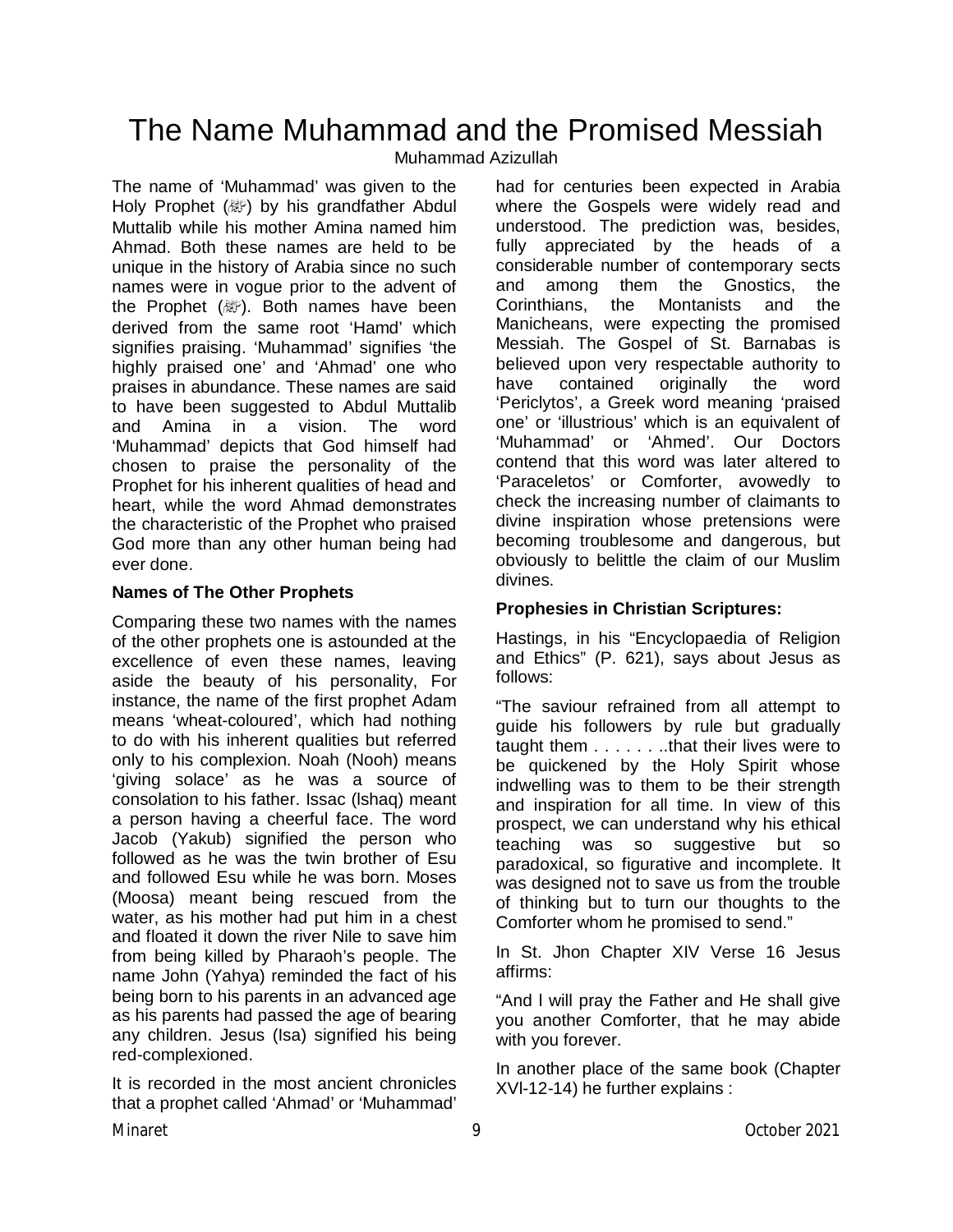"I have yet many things to say unto you, but ye cannot bear them now. However when he, the Spirit of Truth, is come, he will guide you into all truth, for he shall not speak of himself: but whatsoever he shall hear, that shall he speak : and he will show you things to come. He shall glorify me."

#### **"Another Comforter"**

The words 'another comforter' clearly point out that Jesus could not have meant it for himself but to another who would follow him. This is more explicitly stated in St. John Chapter XVI-7 where he asserts : 'If I go not away, the Comforter will not come unto you'. 'Abide with you forever' foretells that Promised Messiah's message will be everlasting and no change will be needed thereafter. How truly these prophecies apply to Muhammad  $(\mathbb{R})$  can be judged from the Qur'anic expressions 'Khatamin-Nabyyin' (Last of the Prophets) and: "This day have I completed your religion for you". The admission of Jesus that he had 'yet many things to say' confirms his message to be incomplete. As a matter of fact, according to himself he was sent only to reforms the 'lost sheep of Israil' (Matt. 15-24). Therefore, the need was of a message for the entire human race without any distinction of race, status or wealth and to bring the whole human race under one banner and to preach to them the real truth. Who could be this Spirit of Truth 7 Explaining Muhammad's mission the Qur'an says :

"Or do they say, 'he is possessed?' Nay he has brought the Truth, but most of them hate the Truth" (XXIII-70).

On another occasion, while throwing out the idols from the Ka'bah, the Prophet repeated the words : Truth has come and falsehood has vanished" (XVII-81). Here again the word 'Truth' has been used.

Again, the Bible says that this Prophet 'shall not speak of himself but whatsoever he shall hear that shall he speak'. For an elucidation of this read the following Qur'anic verses ;

Minaret 10 October 2021 "Nor does he say (aught) of his own desire. It is naught but Divine Revelation sent down to

him. He was taught by One Mighty in Power".

Can there still be any doubt as to the identity of the Promised Messiah being Muhammad ( $\mathbb{R}^n$ ) who did not speak of himself but only what he was inspired by God.

#### **Glorification of Jesus**

Lastly, the Biblical prophecy is that this Prophet would glorify Jesus. Has not the Holy Qur'an denounced as utterly false all those calumnies which the Israelites attributed to Jesus and his mother (III : 45 to 49 ; and XIX :22-33).

#### **Other Biblical Prophecies**

There are several other Biblical prophecies referring to the advent of Prophet Muhammad (, ). Some of them are quoted below:

(i) "The Lord came from Sinai, and rose up from Seir unto them ; He shined forth from Faran and he came with ten thousand saints ; from his right hand went a fiery law for them. "(Deur,, XXXIII : 2).

'Coming from Sinai' refers to the appearance of Moses, while 'rising up from Seir' refers to the conquest of Seir by David. None of the Israelites, including Jesus himself, had anything to do with Faran. Hagar, with her son Ishmael, wandered in the wilderness of Faran (Gen. XXI 1 21). Ishmael married an Egyptian woman and through his first born, Kedar, gave descent to the Arabs, who, from that time till now, are the dwellers of the wilderness of Faran. Prophet Muhammad  $(\&)$  was undoubtedly among the descendants of Ishmael and is the only Prophet of this line.

The words 'lie came will: ten thousand saints' point still more directly to the triumphal entry into Mecca of Muhammad ( ) with this devoted and saintly 10,000 followers. The law he gave to the world is to this day known as 'Haida' or 'Shining,' for it throws light on all matters ... religious, moral and social....for the welfare of mankind. Like fire it lit the whole world and dispelled the darkness of ignorance. The Holy Qur'an says: so that it may bring from Darkness into Light those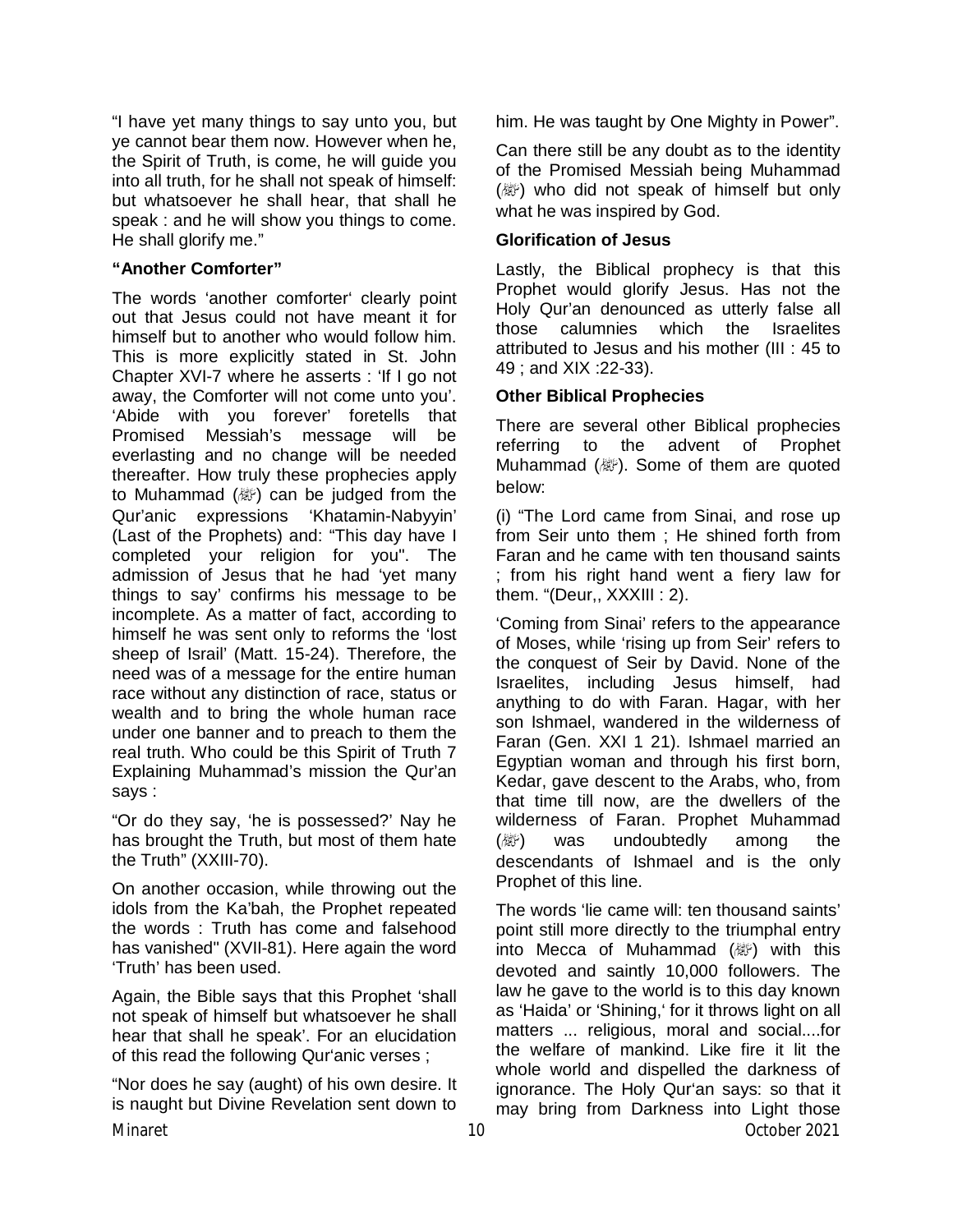who believe and act righteously". (LXV: II).

(ii) "I will raise them a Prophet from among their brethren like unto thee (i. e. Moses). and will put My Words in his mouth : and he shall speak unto them all that I shall command him." (Deul. XVIII: 18)

None of the Israelite prophets that followed Moses down to Jesus ever claimed to be the Prophet foretold in this prophecy and none of them brought a new law. It was only Muhammad (, who just like Moses was a law–giver. The likeness of Muhammad ( ) to Moses is emphasized in the Holy Qur'an as under: –

"We have sent to you (O men!) an Apostle to be a witness concerning you, even as we sent an Apostle to Pharaoh." (LXXIII: 15).

The similarity between the two prophets is again stated as follows:

"And a witness from among the children of Israel testified to its similarity". (XLVI :10)

The words 'from among their brethren' is a pointer to the fact that the Promised Prophet was to rise not among Israelites but from among their brethren, i. e. the Ishmaelites.

(iii) "This is that Moses, which said unto the

(Continued from page #. 20)

the only universities then existent in the world and to which flocked students from all parts of the world, irrespective of caste, creed or colour to drink deep at the fountains of knowledge offered by those universities. It is an undeniable fact of history that the teachings imparted by the above universities particularly by those of Cordova and Granada were directly responsible for the birth of the European renaissance precursor of modern Europe and for what it stands.

The influence of Islam is directly traceable in what we every day see about the trends of our present–day world. Unity of God is going to be firmly installed over those parts of the children of Israel, a prophet shall the Lord your God raise up unto you of your brethren, like unto me ; him shall ye hear", (Acts, 7: 37).

This prophecy is a repetition of No. (ii) above. (iv) "And as John fulfilled his course, he said, whom think ye that I am? I am not he. But behold, there cometh one after me. whose shoes of his feet I am not worthy to loose." (Acts, 13 : 25). The words 'after me' clearly indicate Prophet Muhammad (變). It cannot refer to Jesus as both John and Jesus were born almost at the same time—(St. Luke 1 : 41) — and were contemporaries.

There are several other similar prophecies by Israelite prophets such as David, Solomon, Habakkuk, Haggai and others about the advent of the Last Prophet Muhammad (ﷺ) which are unnecessary to detail here. I shall however refer to one verse of the Holy Qur'an on this subject and conclude:

"And remember, Jesus, the son of Mary, Said : 'O Children of Israel! I am the Apostle of God (sent) to you confirming the Law (which came) before me and giving glad tidings of an Apostle to come after me, Whose name shall be Ahmad'." (LXI : 6).

world where in the days of yore polytheism, trinity and atheism were the order of the day.

Islamic laws concerning inheritance, marriage, divorce, polygamy, abolition of usury and gambling and drinking and untouchability and Islamic institution of compulsory education and what not are going to be accepted, if they have not already been done throughout the length and breadth of this vast world. In short, the civilized world is drifting more and more towards Islamic ideals and it is hoped that, that auspicious day is not far distant when the whole world will come under the banner of Islam, thus ushering in that millennium to which we have all so eagerly been looking forward—a world government under the aegis of Islam and what it stands for. AMEN!

\_\_\_\_\_\_\_\_\_\_\_\_\_\_\_\_\_\_\_\_\_\_\_\_\_\_\_\_\_\_\_\_\_\_\_\_\_\_\_\_\_\_\_\_\_\_\_\_\_\_\_\_\_\_\_\_\_\_\_\_\_\_\_\_\_\_\_\_\_\_\_\_\_\_\_\_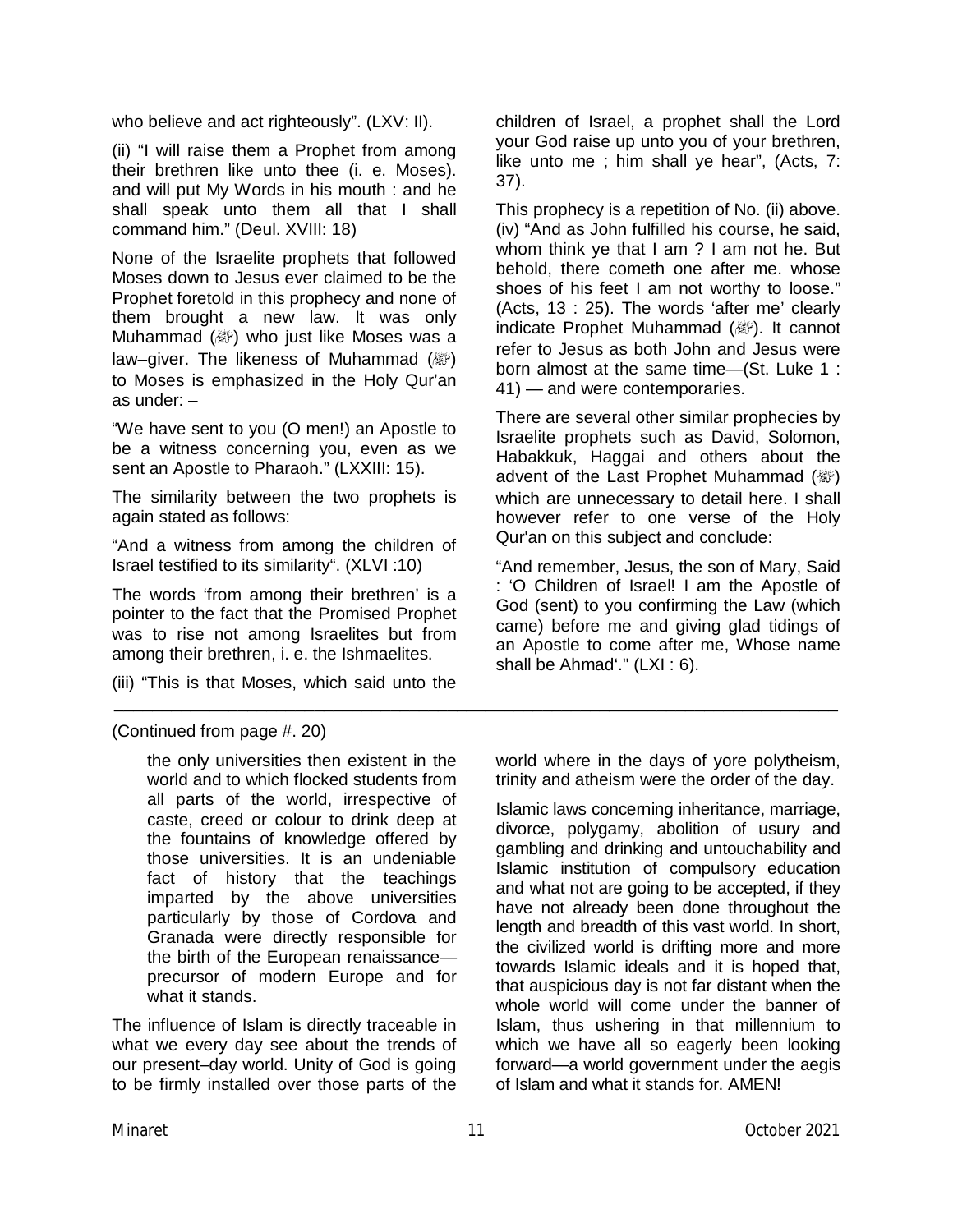## **Muhammad (ﷺ) and Charlemagne**

being some remarks on the view of Prof. Henri Pirenne Muhammad Natsir

Ex–Premier of Indonesia

Amidst various kinds of disgracing criticisms and accusations hurled against Islam and its prophet Muhammad  $(\&$ ) by those who cherished a fanatical and narrow-minded view on Islam and the prophet Muhammad ( $\mathbb{R}^n$ ), we heard a different voice from an unexpected quarter. Not only was the voice different but it was totally in opposition to what the Muslims usually heard of late from historians and those who advocated the socalled neutral religion. The voice that we mentioned above did not spring from a heart infected by jealousy and hatred, nor influenced by religious fanaticism; but from the results of a long, careful and just investigation, accompanied by the courage to oppose or to uproot any opinion which is held by the majority as being scientifically founded and of which no comparison is needed. This voice came from a person who was entitled to call himself an expert, and furthermore, was recognized as such. This person was Professor Henri Pirenne, formerly professor at the university of Gent, and member of the Royal Academy of Belgium. He expressed his opinion in his book "Mohamet et Charlemagne". With adequate historical proofs and a courage to present the truth, Professor Pirenne compared the lives of two heroes whose existence had engraved a lasting imprint on the history of the world. These two heroes were Muhammad and Charlemagne.

**The Beginning of the Middle Age.** The beginning of the Middle Age is a matter of controversy. As we all know, it is the general opinion that the Middle Age started when the Roman Empire fell into the the hands of the Germans in the 5th centruy A.D. The consensus of all historians, together with what we learned in school, all established the same above view.

Minaret 12 October 2021 Henri Pirenne uprooted this very view that the Middle Age started with the fall of the Roman Empire. He began his attack by

asking the following questions: What exactly is the criterion by which we can decide the beginning of the Middle Age and the end of antiquity? He outlined clearly that the fall of the Roman Empire in the West into the hands of the Germans, did not cause any important changes. It was true that the Germans replaced the rulers of Rome, but there was nothing more than this change of persons sitting on the throne. Trade and economic life, art, culture, religion, all these were not affected. They remained the same as before.

Professor Pirenne aptly compared the rise of the Germans with that of the Arabs. After the Germans had seated themselves on the throne of Rome, and following the end of conflict and warfare, the German conquerors exchanged their culture and characteristics for those of the vanquished Romans. They gradually lost their traits as a people as though they were engulfed by Roman society. It resulted in their continuing and furthering the culture of Rome.

"The Germans," wrote Professor Pirenne, "became Romans from the moment they entered Rome. In contradiction to this, the Romans became Arabs from the moment they were conquered by Islam". (Le Germani se romanise des qu'il entre dans La Romania. Le Romain au contraire 'sarabise des qu'il est conquis per l'Islam).

Thus was the brief but to the point comparison made by a scholar of history concerning the nature of the two conquests.

Professor Pirenne further wrote that with the coming of Islam, a new world was created around the Mediterranean sea, a world which formerly looked upon the city of Rome as its source of civilization and culture. Up to the present, the break which was caused by the coming of Islam into southern Europe, still existed. It was from that moment that the Mediterranean sea became the meeting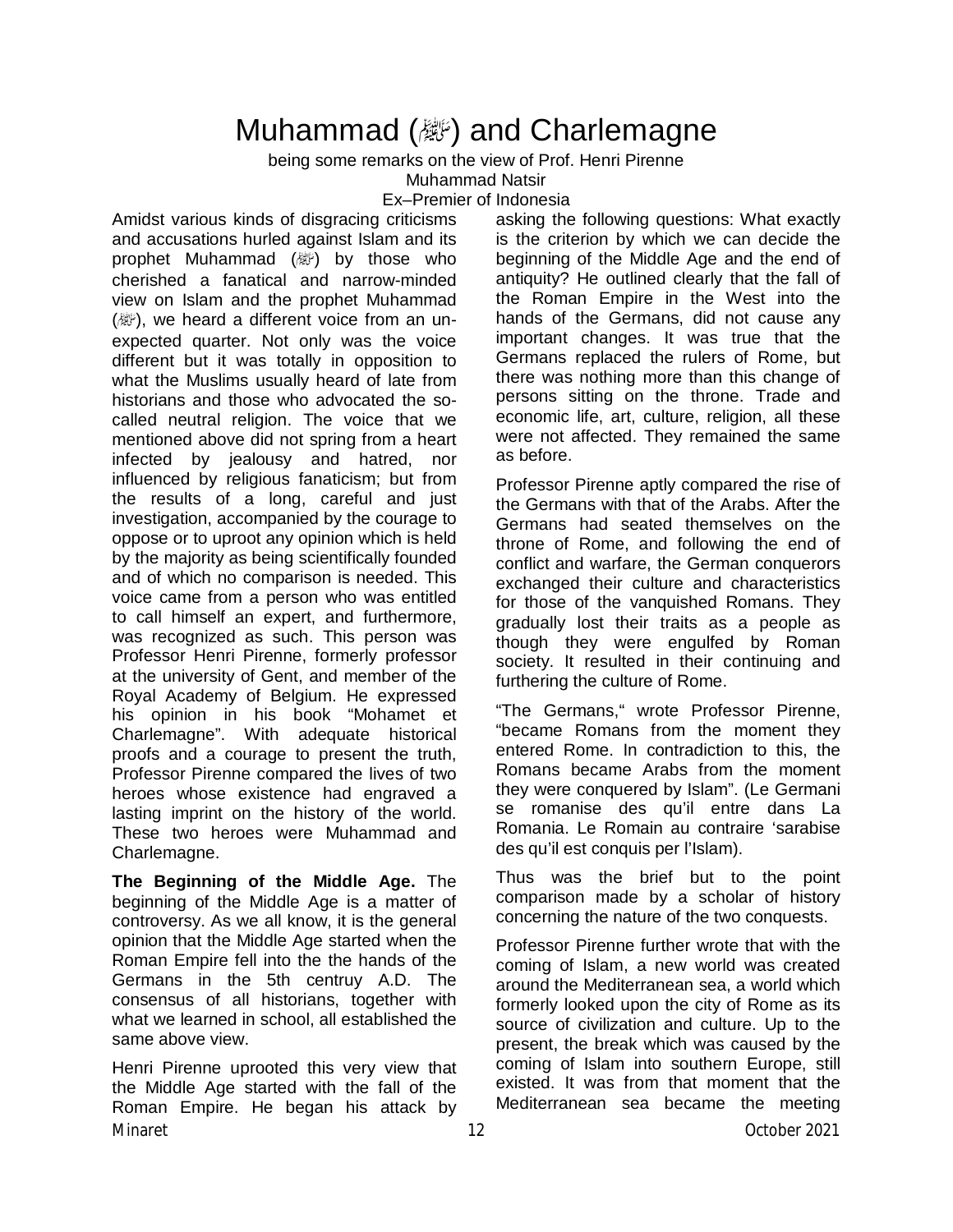ground of two different and opposing civilizations, like the confrontation of two conflicting garrisons on the battle–field. Such was the view of Professor Pirenne.

**Religion and Faith as a Fortress**. There is yet another aspect concerning this that deserves a more thorough investigation from us. The Germans who invaded Rome, despite their superiority in manpower and other material sources as compared to those of the Muslims who conquered Rome later, did not succeed in subjugating the spirit of Rome. But on the contrary, as we have mentioned just now, it was the German conquerors that were culturally subdued by the vanquished Romans.

ln the case of the Arabs who came with the Islamic religion and were confronted by the might of Rome, why did they not suffer the same fate as that of the Germans? There is, however, only one answer to this question, that is, that the Gemans conquered Rome merely with the point of the sword and the power of material forces, whereas the followers of Islam conquered Rome with the strength of the spirit as well as physical power. For the followers of Islam, the holy struggle for the dissemination of the faith begins when the conflicts for material power end. The war of the spirit (Jihad ruhani) has its own special weapon, its own method and its own tactics and strategy.

People who do not possess this weapon of the spirit shall not be victorious even if they are already seated on the thrones of their enemies. Professor Pirenne wrote that the Germans had not a single weapon to counteract the blow inflicted upon them by the Christianity of Rome, but the Arabs had a burning spirit inflamed by a new faith. For the people of the East it is this spiritual weapon that prevented them from being culturally destroyed by the domination of the West powerful though it may be.

But the people of the West at present, possessed also both the physical as well as the spiritual weapon, the latter in the form of religion. A nation without already physical power shall suffer a greater annihilation if it

loses also the strength of spiritual resistance, as was the case with the absorption of the Germans by the Romans.

With a bit of humour we could express ourselves in the same way as Professor Snouck Hurgronje did towards us in his book "The Netherlands and Islam". We shall say to them; Christianity has the slogan "Preach the faith to all the nations". But that only is not enough for them. What they really hoped for was that after the teaching had been spread comes the real domination. It is not necessary for us to look at Rome. Look at what happened at central Sulawesi. Amongst the missionaries (Protestant) the name of Mrs. Holman-Stolk is well known. She is regarded as a very active worker, together with her husband, in spreading the Christian faith and not less for "pacification of these areas". This is a reflection of history which is real and immediate.

**Charlemagne.** Wherein lies the greatness of Charlemagne? The greatness of Charlemagne lies in the fact that this great monarch understood that a spiritual weapon cannot be conquered by the sword which is drawn out of its scabbard, but ought to be fought also with a spiritual one. With his troops he defended Europe against Islam. But this defense against Islam was not only in the battle fields but also in his own domain. He established Christian missionary organizations and educational institutions. He commanded his subjects to embrace Christianity immediately and if necessary even with compulsion.

Ever since that moment we could say that there existed in the European world a great change, and it is from that instant that Pirenne believed the Middle Age to have begun. He concluded his views by stating the following: "Thus it is absolutely right to say that without Mahomet Charlemagne is inconceivable).

A view which is based on honest research and sufficient courage, such as the one advocated by a historian like Henri Pirenne, is quite different from those we heard until now from other historians.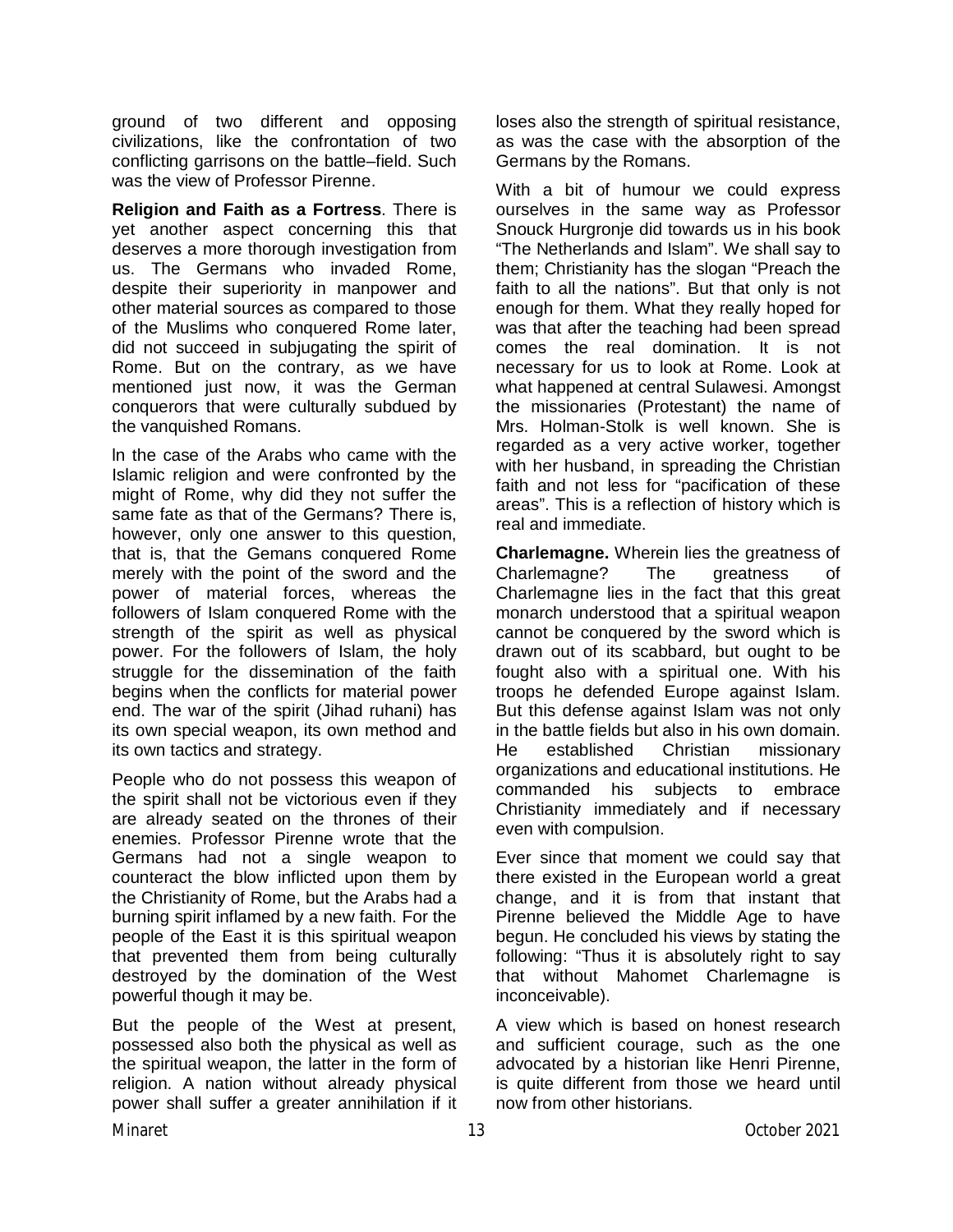### The World Before and After Muhammad (*機*)

#### Abdus Subhan

With a view to correctly assessing the contribution of Islam towards the culture and civilization of the world, it is necessary to review the conditions of the world, political, social and religious, that prevailed before and after Muhammad ( ). The world, as then understood, was not comprised of the five continents as it is done now. For, the continents of America and Australia, of which the former was discovered in 1494 while the latter much later, were not then known to history. Not only that, even the whole of the African continent too was not then known to the civilized world. The portion of Africa, as then known, was comprised only of the countries of the North Africa on the other side of the desert of Sahara Tunisia, Tripolitania, Morocco and Algeria and of the coastal countries of the East Africa such as Egypt, Sudan, Somaliland and Abyssinia. The continents, we are now concerned with, therefore, are Asia and Europe and a part of Africa only. The review of the conditions of the then known world, political, social and religious, is particularly necessary because unlike other prophets of old who were tribal, the mission of Muhammad (, i), the Prophet of Arabia, was worldwide. And he was by common consent the first and the last world– Prophet. The following verses of the Holy Qur'an namely, (i) "And We sent thee not save as a mercy for the peoples" (XXI: 107); (ii) "Blessed is He Who hath revealed unto His slave the Criterion (of right and wrong), that he may be a warner to the peoples" (XXV:1) ; (iii) "And We have not sent thee (O Muhammad) save as a bringer of good tidings and a warner unto all mankind; but most of mankind know not " (28 1 XXXIV); (iv) "Say (O Muhammad) : O mankind! I am the Messenger of Allah to you all—(the messenger of) Him unto Whom belongeth the sovereignty of the heavens and the earth" (VII: 158); and (v) "It is naught else than a reminder unto the people" (LXVIII : 52), to quote only a few of their kind, fully corroborate our above assertion. This is not all. The Orientalists and the historians alike are unanimous on this point that Muhammad ( $\mathbb{R}^n$ ) was the greatest religious personality, the world has ever produced.

As at the time of the advent of the Prophet (صلى الله عليه وسلم (of Arabia the two greatest Empires of Asia and Europe that were then in existence, were respectively the Persian and the Byzantine and as these two again were the next-door neighbours of Arabia, naturally enough they will deserve our attention first. Of these two again, the empire of Byzantine was more powerful and extensive in dimension, comprising as it did the greater part of Europe, the Near East, the Middle East and almost the whole of the then known Africa. Let us, therefore, now take up the question of the Byzantine Empire of which the then known Europe represented the best replica and pattern.

Of the conditions of Europe, political, social and religious, let us now take up the discussion of the first. Like every other place of the then known world, monarchical form of government with all what it could stand for was prevailing in Europe at the time. Down in the hierarchy of monarchy, there was the system of feudalism obtaining everywhere. The result was extortion and more extortion of the masses of the peasantry. The tenants were as though so many serfs attached to the soil. Their only business was to toil and labour for their feudal lords. As a result, the fertile lands of the Byzantine were being fast reduced to barren and unproductive tracts. The masses of the population had no voice at all in the governance of their country. Not only, on the one hand, the rulers of the then Europe were carrying on unproductive and internecine warfare amongst themselves for their own aggrandizement but also they were given to luxury and voluptuousness, totally oblivious of the well-being and the welfare of the people under their charge. Even among the members of the royal families, a perpetual strife and quarrel was going on for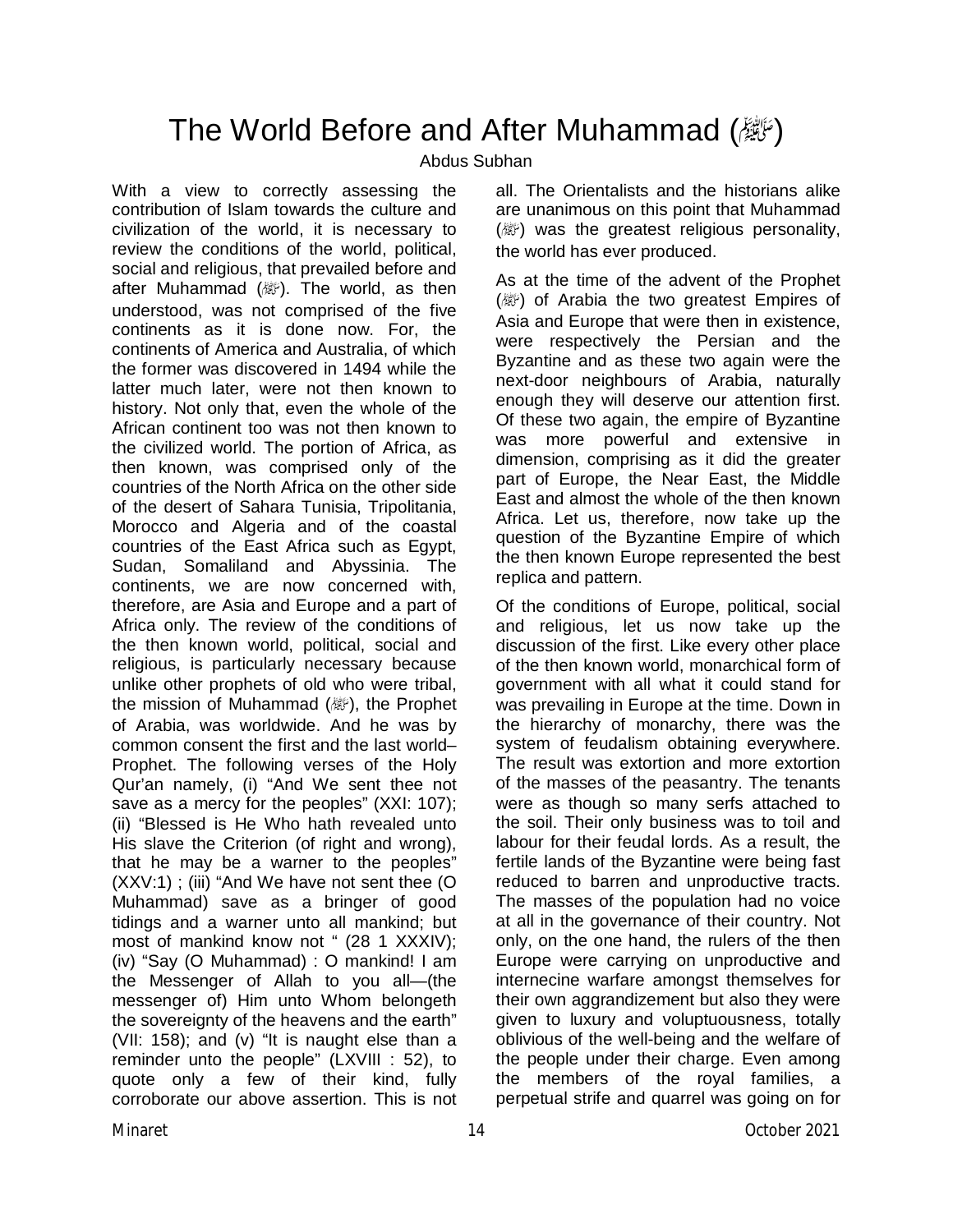the throne. So far about the political condition.

Now coming down to discuss the social condition of the continent, the first thing that attracts our attention is the institution of slavery. As a matter of fact, it was one of the most prevalent social institutions. The morality of the people was very low indeed. Concubinage was considered to be a social institution of the first magnitude and was interwoven with the very textures of the foundations of the society. The position of women was an unenviable one. They had no liberty of their own in anything whatsoever and were confined to their houses under lock and key as it were. They had no liberty of divorce of their husbands in cases of their disagreement or otherwise, nor could they inherit the property of their fathers as the law of primogeniture was holding the sway.

Now coming down to the discussion of the religious condition of the age, we find that Christianity was the state religion. But with all its teachings of 'brotherhood of man and 'fatherhood of God.' It could not improve the morality of its votaries. A fratricidal war and bitter wrangling were going on around the Christian doctrine of Trinity God the Father, God the Son and God the Holy Ghost among the different sections of the Christian people, viz., the Nestorians. the Jacobites, the Monophysites and the Monothelytes as to whether God, the Son was co-existent with God the Father and so on and so forth. The ultimate result of all these was that the Christians took to the worshipping of Mary and of the relics of the saints and the images of Christ. This was not all. Monasticism began to flourish and with it did the monasteries all over Europe. Instead of these monasteries becoming the centres of purity of lives and piety, they became veritable hotbeds of moral corruptions and turpitude. The authority of the Church was supreme and unbounded. As a matter of fact, the clergies were the conscience-keepers of their laity as they claimed to be the veritable holders of the keys to paradise. To maintain the vested interest of Sacerdotalism of priest craft, the door of free enquiry and independent thinking was put under ban. The Greek philosophy to which the modern world owes so much, was at a discount, nay, it was considered to be a taboo to study philosophy in the Christendom. It is a matter of common knowledge of the students of history that Emperor Justinian of Constantinople not only committed all the philosophical literature of the day to flames but he also went so far as to deport all the philosophers of his empire to various destinations outside his dominion in 526 A. D., with the result that people soon became steeped in the crassest ignorance and superstition.

Coming down to Persia, which typified the conditions of Asia as a whole, we find that in the seventh century of the Christian era, the scions of the Sasanian dynasty were reigning over the throne of Persia. If they were anything they were the absolute monarchs. Not merely this. They were gods and masters of the persons and the property of their subjects who had no right to the soil they were cultivating and were, therefore, virtual serfs. Both the emperors and the aristocrats of the empire of Persia were voluptuous and profligate of the first water.

Never was the position of women in the then known world worse than what obtained in Persia at the time. They were at the mercy of the caprice of their men folk and were treated as goods and chattels. Unrestricted polygamy was the order of the day and women could be divorced at whim and pleasure of their husbands. They were not allowed to move about freely and were confined within the four walls of their houses, sometimes even under lock and key. Eunuchs were employed to guard the women and the harems from the remotest antiquity and this institution shows that the women were not trusted in those days at all. Concubinage and slavery were the recognized social institutions. Incest or marriage with 0ne's blood-relations was freely indulged in.

Now a word about the religious condition of Persia. At the time when the Holy Prophet Muhammad (變) was making his advent in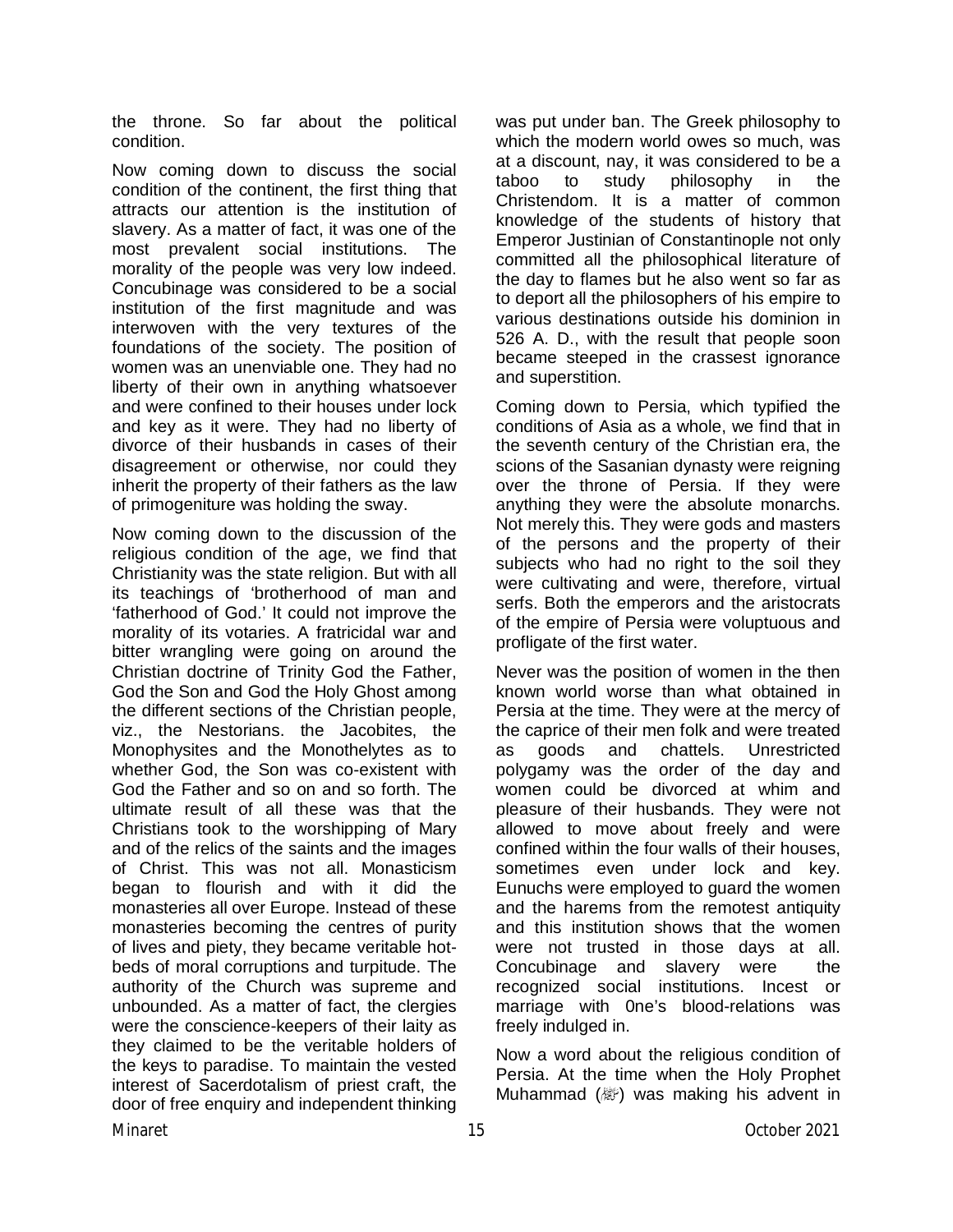the world, dualistic form of religion such as Magianism, Zoroastrianism and Manicheanism was in vogue in Persia. Though the above religions differed in details among themselves, fundamentally they were dualsitic, that is to say they believed in the two diametrically opposite principles, viz., Yazdan, the author of good, and Ahriman, the author of evil, the former represented by light such as the sun and the fire and the latter by darkness. This dualism naturally took away from its votaries the freedom of action so that the followers of this Persian dualism became in their belief and action so many fatalists or the believers of predestination. The natural corollary was that the people of Persia at the time were steeped in ignorance and superstition just as the nationals of any other race in the world given to fatalism are likely to be. This was why the vested priest craft was so much in evidence everywhere in the country. When these were the states of religious affairs in Persia, a communistic form of religion that came to be known under the title of Mazdakism appeared on the scene. It preached the community of property and womanhood among the people and this movement contributed not a little towards the break-up and the disruption of the social fabric of Persia.

It goes without saying that with these prevailing social and religious vices, moral and material degeneration of the people of Persia reached the low watermark so as to call for a deliverer from somewhere of the earth.

Minaret 16 October 2021 Now turning to China, we find that at the time we are speaking of, the Emperors of T'ang dynasty were ruling over China. As it appears from the study of history, the form of government obtaining there at the time was absolute monarchy with a hierarchy of feudal lords under them. We can, therefore, safely conclude that the condition of the masses there was not enviable at all. True it is that the Chinese people were then, and as they are now, skilful in many types of cottage industries and handicrafts. All the same, they were not quite as happy as they could be

expected for the simple reason that their resources were exploited right and left by their overlords. As for the religious condition of China, we know that Confucianism having died down, Buddhism was prevailing there, specially among the officials and the townspeople but the generality of the population, particularly in the countryside, were worshipping Manes or the dead ancestors. Further, the absence of the conception of the one true personal God in the religious cults of the Chinese people left much to be desired in the domain of morality and the higher spiritual cravings. Naturally, prostitution, gambling and slavery were the most glaring of their existing national vices. As the Chinese did not make sufficient headway in education at the time, they were generally given to superstitions of the grossest kind. The pigtail which the Chinese men folk went on putting till the other day and the shortening of the feet which the Chinese womenfolk were having recourse to down to the early teens of the present century are a proof positive of the fact that the Chinese people in the beginning of the seventh century were awfully backward and superstitious. Form all these natural conclusion is that the position of the Chinese women as a whole was anything but satisfactory at the time.

Coming now to India, we find that early in the seventh century of the Christian era no centralized government existed, though Harsha Bardhan was ruling as an absolute monarch over the throne of Kanauj with great pomp and show. The country was divided into many small principalities the rulers of which were constantly carrying on internecine warfare amongst themselves. As for the religious and social conditions of India, we know that after Asoka the sun of Buddhism had permanent set on the horizon of lndia and Brahmanical cult had become supreme everywhere. The rigours of caste system , i. e., the division of Hindu society into Brahmins, Khatriyas, Vaishyas and Sudras, were very great and stringent indeed. The very touch of the Sudras was an impurity for the twice–born upper castes. Not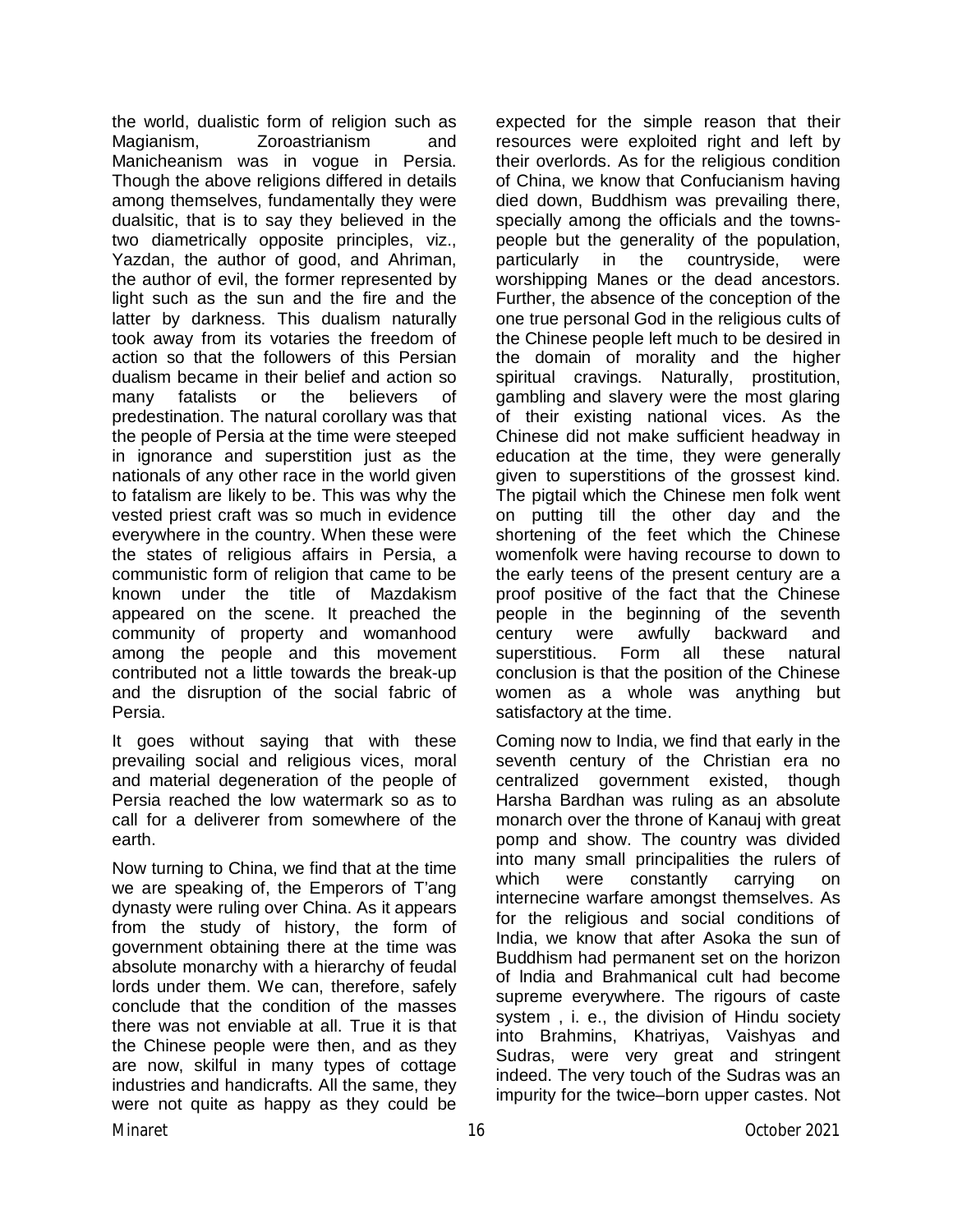merely that. If a Sudra would enter into the kitchen of one of these upper castes not only their cooked food became unclean and impure and had, therefore, to be thrown away to dogs and cats but also all the earthen utensils and crockery had to be discarded. The Sudras were not allowed to sit on the same bench with the people of the three upper castes. If they ever did so, they were punished severely. If the Sudras overheard a Brahmin recite the Vedas, they were punished by pouring hot molten lead into their ears. If any one of them learned the Vedas, he was cut down with saws. Milk, milked by a Sudra, was not accepted for Yajna and oblations to the dead. In time of famines and Yajnas, the people of the three upper classes could carry away all the belongings of the Sudras with impunity. In times of difficulties again, the people of the three upper castes could fall back on the avocations of the Sudras but the latter were not allowed to fall back on those of the former. If any Sudra co-habited with a woman of the three upper classes even with her consent or married her, he was thrown into a burning hay-stack in the open and was burnt alive. If, on the other hand, any member of the three upper classes carried on sexual commerce with any Sudra woman, he was let off only with a simple fine. Capital punishment for the Brahmins was unknown how much-soever serious their crime might have been.

The Hindus at the time had as many as thirty three crores of deities among whom featured prominently "Krishna" and "Kali" which later was also known as Mahakali. They also believed in the superstitions of the grossest type. As righteousness according to Hindu religion consisted in the concentration of mind in oneself, gymnosophic ascetic practices merited the supreme virtue. To sit in the forest for years with the eyes fixed on one part of the body and the mind on Krishna or to be swung round by means of hooks fixed into the flesh absolved the doers of any sin that they might have committed. To expiate a sin or to fulfill a vow, men were employed to measure the distance by their

bodies from the houses of the penitents to the temple of their deities. To bathe in the Ganges or any holy pool was enough to wash away a sin. Religious societies of members of both the sexes and many celebrated brotherhoods generally congregated in monasteries, temples and mathas where female lay-members were also admitted so that their loose morals were in many cases a foregone conclusion. Over and above this, mendicant friars were roaming about in the country in search of merit from the doles of people. Their, chief recommendation consisted in their matted locks unkempt beard, ochre-coloured shirts hung over their shoulders and ash-coloured naked bodies with beggar's gourd and iron stick in their hand. Further, as music and dancing formed an important part of Hindu worship, dancing girls were freely employed in the temples. And these girls were not generally vestal and chaste. Human sacrifices were often resorted to, particularly when the goddess Kali was worshipped and oblations to her were offered. Female infanticide too was a common feature of the day. It is not known when Sati or burning of the widows was introduced into India but it can be said without any fear of contradiction that it was very much in evidence in India in the seventh century of the Christian era. For a widow to be burnt with her deceased husband was a welcome relief particularly when she had no children of her own. Not only this. For a chaste woman to die with her husband would mean an additional virtue, nay, she was even canonized as an object of worship among the Hindus.

Women were not allowed to read the Vedas or to participate in the oblations to the manes or in the performance of sacrifices to the deities. To serve her husband was the greatest virtue for her. As Hindu marriages are sacramental and not contractual, the institution of divorce was unknown and the widow remarriage was a taboo. On the other hand, the institution of polygamy was in vogue everywhere in the country. Even polyandry was not rare among the Hindus. The marriage of Drupadi with the five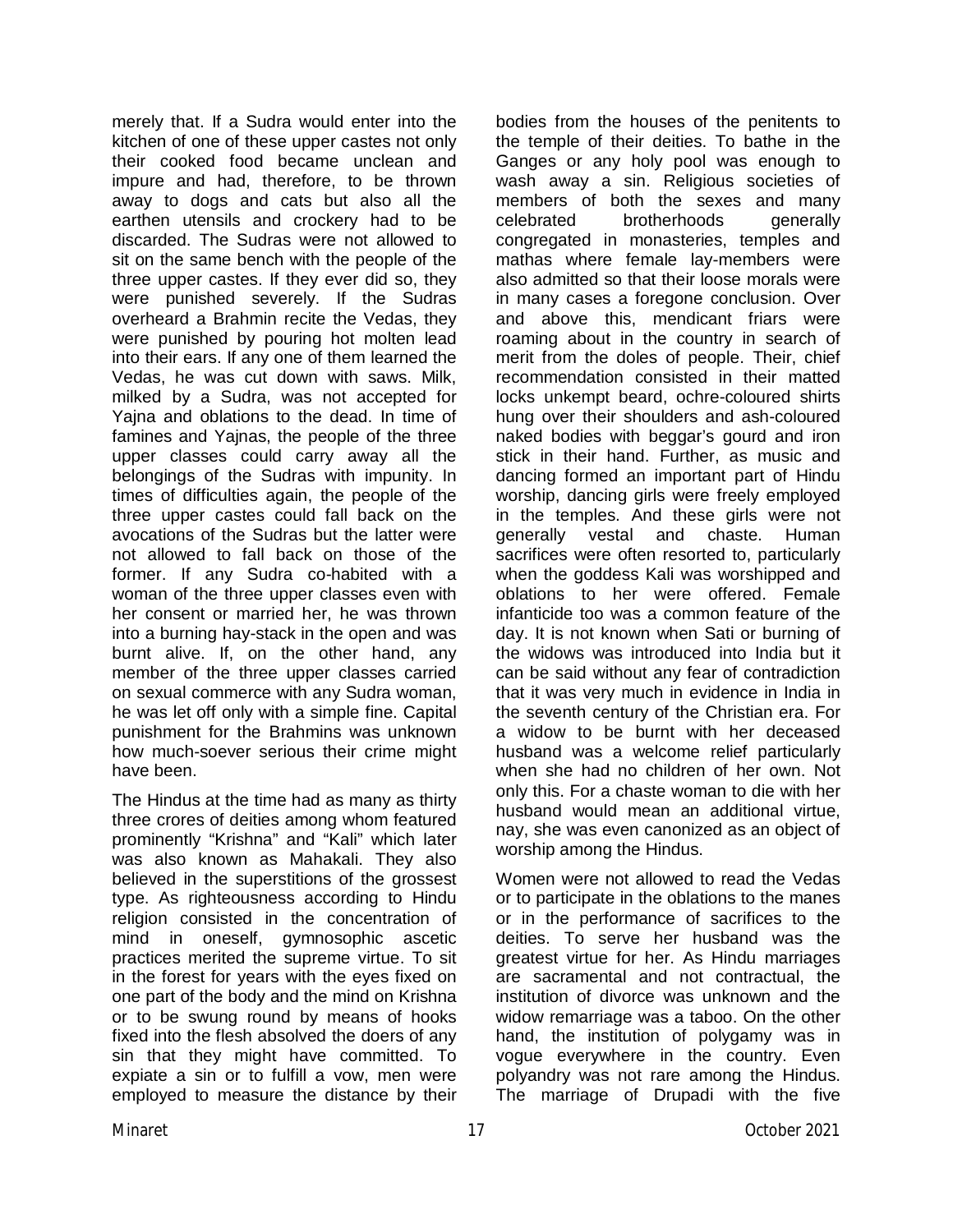Pandava brothers can be cited as an instance in point. According to the Hindu laws of inheritance — both Dayabhag and Mitakhkhshara — Hindu women were deprived of any kind of heritage from their parents. They were not even allowed to inherit the property of their husbands.

According to the authority of Manu, the lawgiver of the Hindus, women possess impure appetites, flexible tendencies and bad character and hence they are always to be guarded and kept under confinement. It is from this that we have the Sanskrit saying "Asuryampaswa" (inaccessible to the sun) applied particularly to women of high and noble birth. There was another very queer practice amongst the Hindus of the time that sometimes whenever their women proved barren of any issue by their husbands they were allowed to have recourse to the institution called under the Hindu law as "Niyoga", according to which such women were allowed to carry on sexual intercourse with appointed persons other than their husbands until they had as many as five issues. From all these it appears that in the seventh century of the Christian era the condition of the Hindu society in general and Hindu women in particular was very deplorable indeed and called for revolutionary changes.

If the conditions, political, social and religious of all the other parts of the world were worse, those of Arabia were the worst as will be shown below. Unlike all the other countries of the world where some sort of centralized government existed, Arabia had no such institution. Tribe was a political unit, so that all over Arabia tribal system of government obtained at the time. Members of each and every tribe owed their allegiance to their respective tribal leaders who were generally known as Shaykhs. To defend the honour of the tribe, its members would go to any length; even they would sacrifice their very lives for it. It was this idea of tribal loyalty which made its individual constituents so warlike and revengeful. In the absence of any centralized government these tribes were always in conflict with each other even at the

slightest pretext and the war between conflicting tribes would sometimes last for years together. The war of Dabis and Ghabra fought between A'bs and Dhubyan for the simple reason as to whose horse was the winner in the race lasted for over four decades. Thus the Arabs were always busy in civil strife and internecine warfare. This was why they could not, like the Persians and the Romans, till then become a world power. As for the religious condition of Arabia at the time, we find that although there were Christian and Jewish colonies in Yaman, Khaibar, Najran and Yathrab, they could not any way contribute to the material and spiritual well-being of the Arabs as a whole. The Christians were principally divided into two sections, viz., Nestorians and Jacobites. And these were fighting among themselves over the personality of Jesus Christ as to whether he was man or God or how those two conflicting ideas could be reconciled. As for the Jewish people, though they were getting quite a number of proselytes, they could not improve the moral standard of their fellow-beings as they were the most intriguing citizens and were given to moneymaking business so much that their greed for money became exorbitant. Excepting the Jewish and the Christian people, the rest of the Arabs were polytheist. Over and above their worshipping the sun, the moon and the stars, and other natural objects, they were worshipping fetishes and idols, every tribe having its own idol to worship. The house of Ka'ba which was originally built by the Prophet Abraham for worshipping the one true God now had as many as 360 idols, to worship each for a day of the lunar year, among whom figured prominently al-Lat, al-Manat, al-Uzza, al-Hubal and so on. True it is that in the midst of all these heterogenous deities, the idea of one supreme Reality was asserting itself so that, barring the Jewish and the Christian people, among the rest some "hanifs" (devouts) were visible. Now coming down to the consideration of the social conditions of Arabia, we find that there were two sets of people—Bedoiun and the dwellers of cities. Whatever their difference in their day-to-day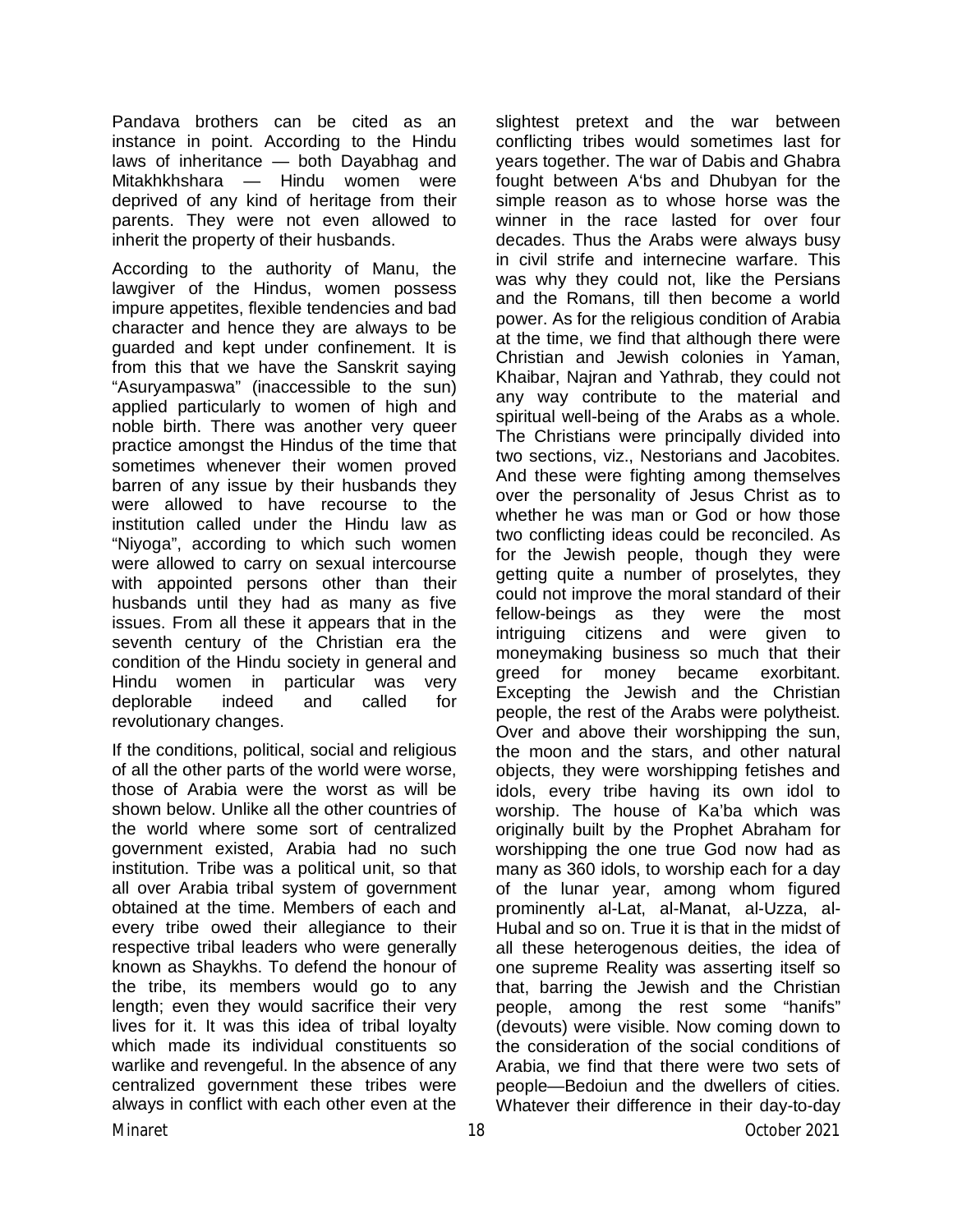life, the fact remains that they were both the inhabitants of the desert and were as such freedom-loving people, brooking no interference in their free living from any outside agency. This love of their freedom and independence left them free throughout the ages.

As Makka, the cradle and birthplace of Islam, was situated on the highways of world traffic, the people of Arabia were, from time immemorial, the most distinguished traders among all the Eastern nations. As a matter of fact, the Arabs were the carriers of the merchandise of India to the then known world. They were carrying goods and merchandise of India and China to the Roman Empire and also to Persia and were in turn carrying the goods of Syria and Persia to India and the far-eastern countries. But in the wake of these traffics, they were carrying also into their own country all the luxuries and vices that were ruining the two empires of Rome and Persia, e. g. singing girls and dancing women were brought in and were openly and publicly popularized and encouraged throughout Arabia. As a result, a class of women generally known as songstresses, came into existence. They were seducing and demoralizing the Arab youths beyond all hopes of correction and reclamation. The Arab poets who wielded so much power and prestige with the people publicly eulogized them. As a matter of fact, the then Arabs knew nothing but their association with wine, war and women a state of things which could not but demoralize even the best of people. Not only this. They were also given to gambling and grossest superstitions of all kinds. In certain tribes, when a man died a camel was sacrificed on his tomb, or allowed to die there of starvation with the belief that the camel would serve as his mount in his future life. It was further believed that if a man died a violent death his spirit would assume the form of a bird called "Hama" or "Sada" and would go on crying out "Isquni", "Isquni," "give me drink" "give me drink" "give me drink," — until his death was avenged and retaliation taken. The people in general were

so much given to superstition that they would not undertake any work whatsoever before they consulted their idols through the help of oracles constituted by arrows. Human sacrifices at the altar of the temples were not infrequent. The position of women in general was very bad indeed. Polygamy was unrestricted though the women had not the power of divorce. Widows of deceased husbands excepting mothers formed the integral part of the patrimony of their sons. So degraded was the condition of women at the time that the parents with a view to saving themselves from shame and ignominy arising out of their daughters had recourse to female infanticide, to which a reference has also been made in the Qur'an itself, namely, "And when the girl–child that was buried alive is asked for what sin she was slain" (LXXI : 8 and 9 ). In a way, the women were treated worse than goods and chattels. Their position was worse than that of the women of any other country of contemporary history. Further, the institution of slavery was in full swing in Arabia as it was in every other country in the world at the time.

Thus the moral and material condition of Arabia in particular and that of the rest of the world in general was so deplorable that it could not but call for a divine interference. The conditions which operated before the birth of Jesus Christ nearly seven centuries before now operated with greater force and vehemence. Hence was the advent of Muhammad  $(\mathbb{Z})$  in Arabia because of all the countries of the world, her conditions, political, social and religious, were the worst. We need not discuss here the events connected with Muhammad's ( 沙) birth, boyhood, youthful days and his maturity. Suffice it for us here to say that he was commissioned with the duties and responsibilities of an apostle at his ripe old age of forty. He received revelations for a period extending over twenty-three years, of which thirteen years were passed at Makka and the rest at Madina. The divine revelations so received were codified and embodied into the Book called the "Qur'an" the last and final promulgation of the Divine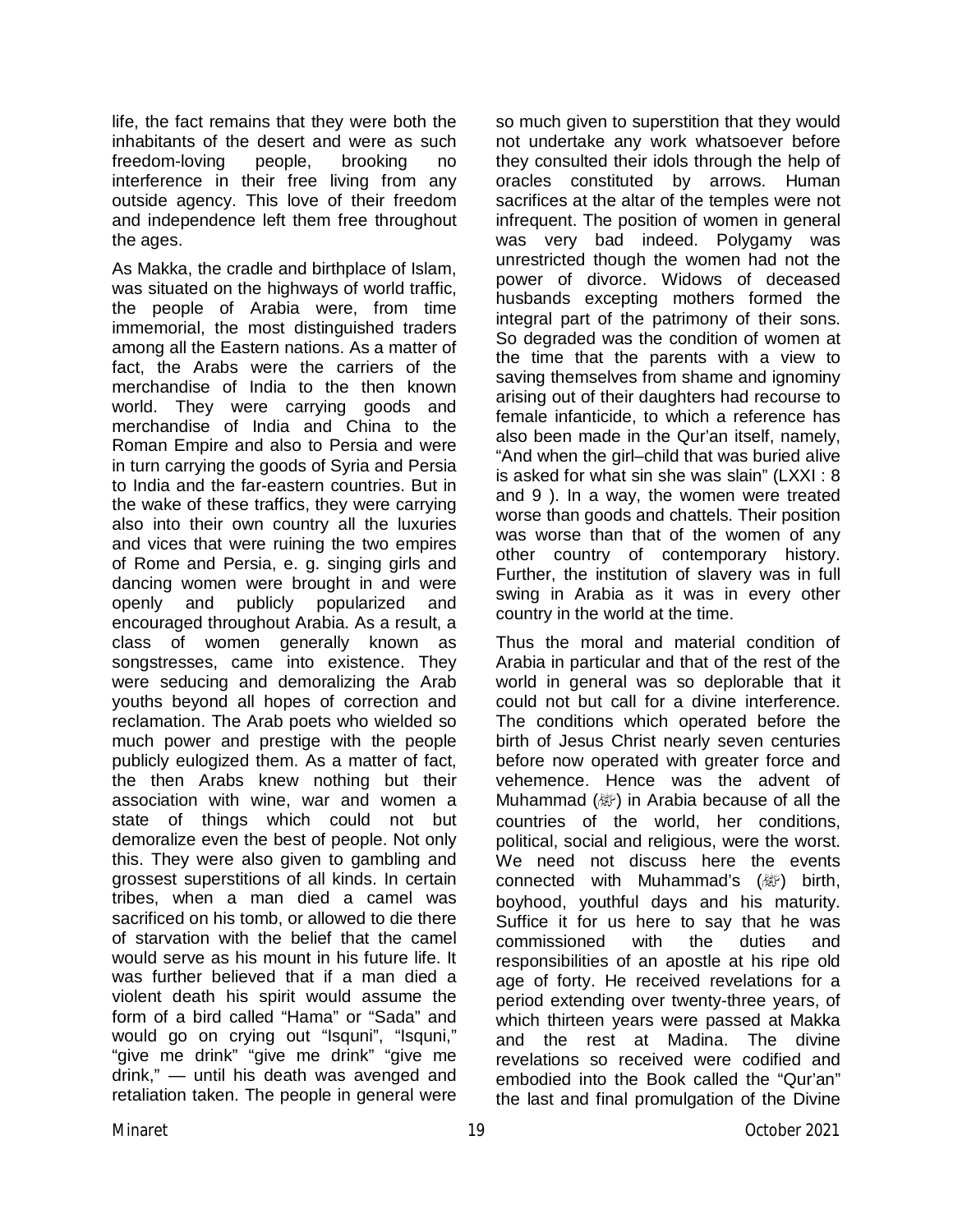Dispensation — the acme of the evolutionary process of His Revelation which embodies in it all the essentials of the previous Scriptures—which remains and shall remain for all time to come the code of rules for the guidance of humanity at large-rules which when faithfully and sincerely adhered to and followed are calculated to bring about allround advancement of the people not only in this world but also in the world hereafter. We can do no better than give here the most salient teachings of the Holy Qur'an which are as under:

- (i) AI-Taharat—Purity both of the body and the mind. This is achieved through the Islamic injunction of compulsory education, the Islamic institution of compulsory prayer to Allah and what is ancillary to it.
- (ii) AI-'Adalat—Justice. This is secured through the Qur'anic teachings of toleration, universal brotherhood of man, common parentage of mankind, belief in all the prophets of the world that had been sent from time to time to this earth from on high, law of marriage and divorce, abolition of usury, drinking, gambling, manumission of slaves, the pilgrimage to the Ka'ba, compulsory alms-giving, compulsory prayer to Allah, discarding of all the superstitions and superstitious ideas, belief in the life after death and the Judgement Day, and so on and so forth.
- (iii) Al-Samahat—Generosity. This is obtained through our kind and humane treatment of our enemies, of our dependants, of the lower animals and so on.
- (iv) Al-Ikhbat—recognition of the one supreme personal God Who is All-Powerful, Omnipresent and Omniscient. This we can have through our realization and understanding among other things of the significance of the Divine attributes as adumbrated in the Holy Qur'an and of the Kalimat-al-Shahadat (I witness that there is no God but Allah and that Muhammad is His servant and Apostle)—a Kalimah that gives us the

leadership of the world and the mastery over the forces of nature. Thus through the teachings of the Holy Qur'an as also by his personal example the Prophet united the warring tribes of Arabia into a homogeneous and united nation imbued with the common ideals of justice, toleration, leadership, universal brotherhood, respect for womanhood and so on—ideals that made them invincible and unconquerable as long as they remained faithful and true to them. Before the Prophet's  $(\mathbb{R}^p)$  death which took place at Madina in 632 A.D., he found himself the master of the whole of Arabia. In fact, he became threefold founder-founder of a nation, founder of a religion and lastly the founder of an empire a parallel never to be met with in the history of this world. His followers within the course of a century after his death became the masters of an empire much greater than that of Alexander the Great, nay, that of the Romans at the zenith of their power. As a matter of fact, Roman Empire of Augustus was the result of great and glorious wars won over a period of 700 years, and yet it could not reach the dimension of what the followers of Muhammad did in the course of only a hundred years. Persian Empire which resisted the arms of the Romans for about a thousand years fell an easy victim to the victorious army of Islam in the course of a decade only—a lightning speed of conquest and expansion again rare in the annals of history. The Arabs were not only the leading nation in the domain of physical conquest but also they were the champions in the field of intellectual achievements. They were the custodians of science, art, literature, belles-letters and they became the teachers of the modern world. For, during the middle ages, the universities of Baghdad, Cairo, Cordova, al-Hamra and Granada which the Muslims founded were (Continued on page #. 11)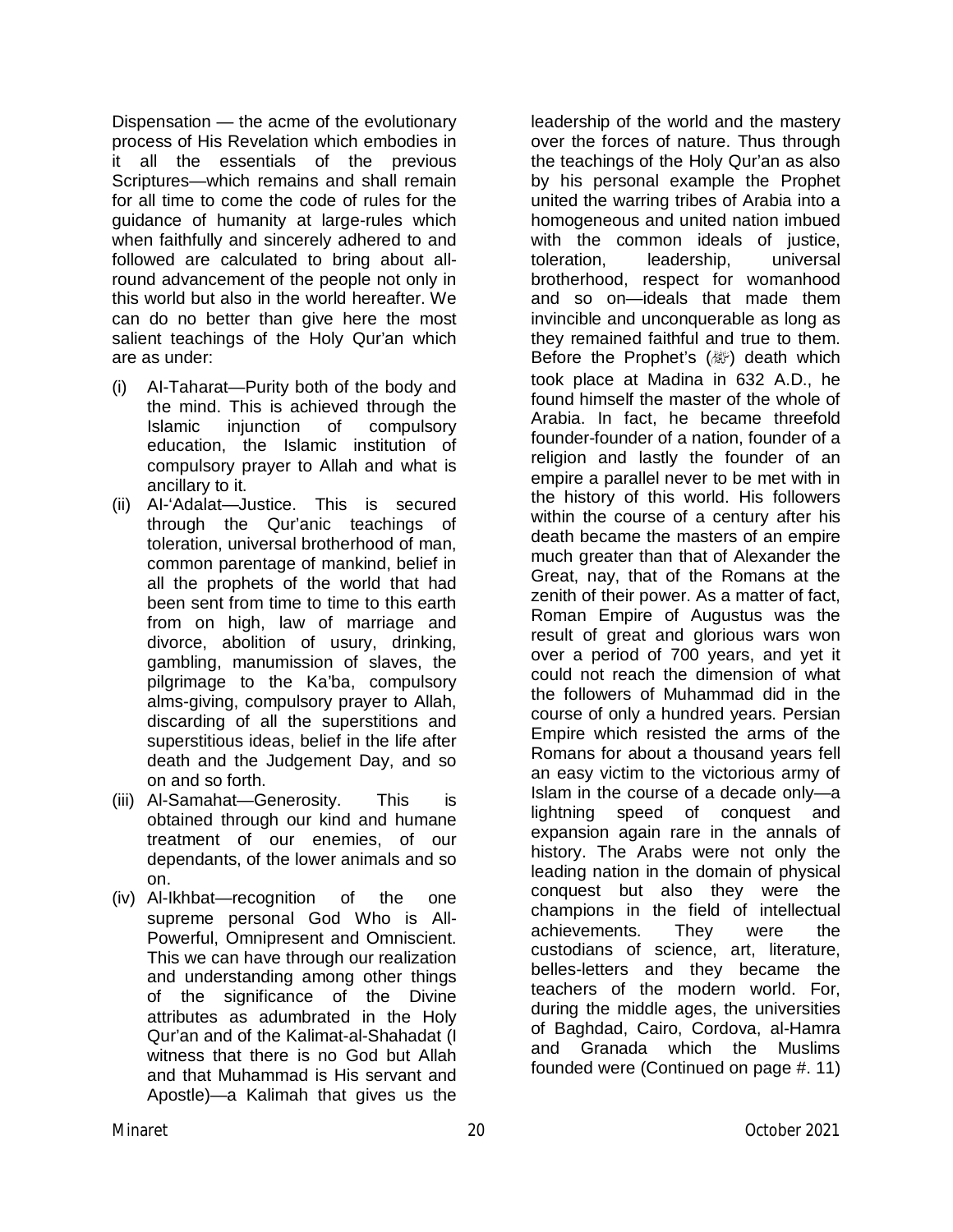## The Personality of The Prophet Muhammad (翻)

Dr. Muhammad Fazl-ur-Rahman Ansari Al-Qadri (R.A.) (A Speech delivered to students of the Aleemiyah Institute on  $26<sup>th</sup>$  May, 1971). (Continued from last issue)

Those who say or those who think—and there are many among our theologians who are unfortunately so defective in their vision— the Holy Prophet Muhammad (*剛*) was one of the Prophets of God, one Prophet among many Prophets this verse is most significant and extremely important to understand. Here it appears very clearly that the Holy Prophet Muhammad  $(\mathbb{Z})$  is the real Messenger of God before whom this entire class of Messengers came. It is he who is the central figure. He is not just one among many.

Allah says it is your duty-that you believe in him and you help him in his mission and that you become the helpers in his mission. Now, how did this thing take place in the human history? Of course, they believed in him outright when they were informed by Allah they said اقررنا but the other part was لتنصرنہ و that you help him in his mission, you will be his assistants in his mission. This role was given to these Prophets to be him  $(\mathbb{Z})$ assistants in his mission. They were not his equals in any sense of the word. They were called Prophets and he has been called Prophet. They were and he has been called رسول but only the similarity is there in nomenclature and not in status. And of course, we know from the Holy Qur'an that all Prophets of God, all Messengers of God have not been of equal status and the Holy Qur'an has laid it down clearly (Ref. ll: 261). 'These Messengers of Ours We have given excellence to some of them over others'. So this excellence or درجات had been given by God and the status of all Prophets is not the same and here in this verse it has been mentioned that the status of the Holy Prophet Muhammad  $(\mathbb{Z})$  is the most basic and he enjoys the most basic place in the entire history of the divine guidance and the divine messengers which have been sent by the Almighty God. Now these two things which were mentioned by the Almighty God to them and they were commanded — the obligation of believing in him was actually two fold — to believe in his personality and to project that Iman' they had in him. This is borne out by history that every Prophet of God who was coming — of course, unfortunately, we now have very few of those divine messages authentic in this world. We know from the Holy Qur'an that divine message came to every community of the world. Every one of these Messengers had to believe in the Holy Prophet Muhammad  $(\mathbb{Z})$  and he had to project that belief of his. And his projection of his 'Iman' has taken this form which you find for instance, which is in the Bible or you find the prophecies in the literature of the Zorastrians and you find the prophecies in the literature of the Hindus and the Budhists, where they prophesized the appearance of the greatest of all the teachers who was to come, give and convey the divine message in its perfect form. Because they were Prophets it gives us two pointers. For the follower the fact is, one, just to believe. But even the follower has got to project his Iman' to others just as we have been told in the Holy Qur'an: Teach what you believe, don't remain dumb and don't keep it to yourselves. The same thing you will find in connection with these Prophets that they had to believe in the Holy Prophet Muhammad ( ) and everyone had to proclaim that at such and such time and in such and such age and in such and such country the Prophet for whom Allah has started this divine mission and whose assistants every Prophet is, he will come. This is the first part of the obligation of believing in him and to project that 'Iman' which is there in him. Then assist him in his mission. In this connection also it has two factors. The first factor is assisting him in his mission by paving the way for his mission. Religion has been revealed by God in an evolutionary process just as human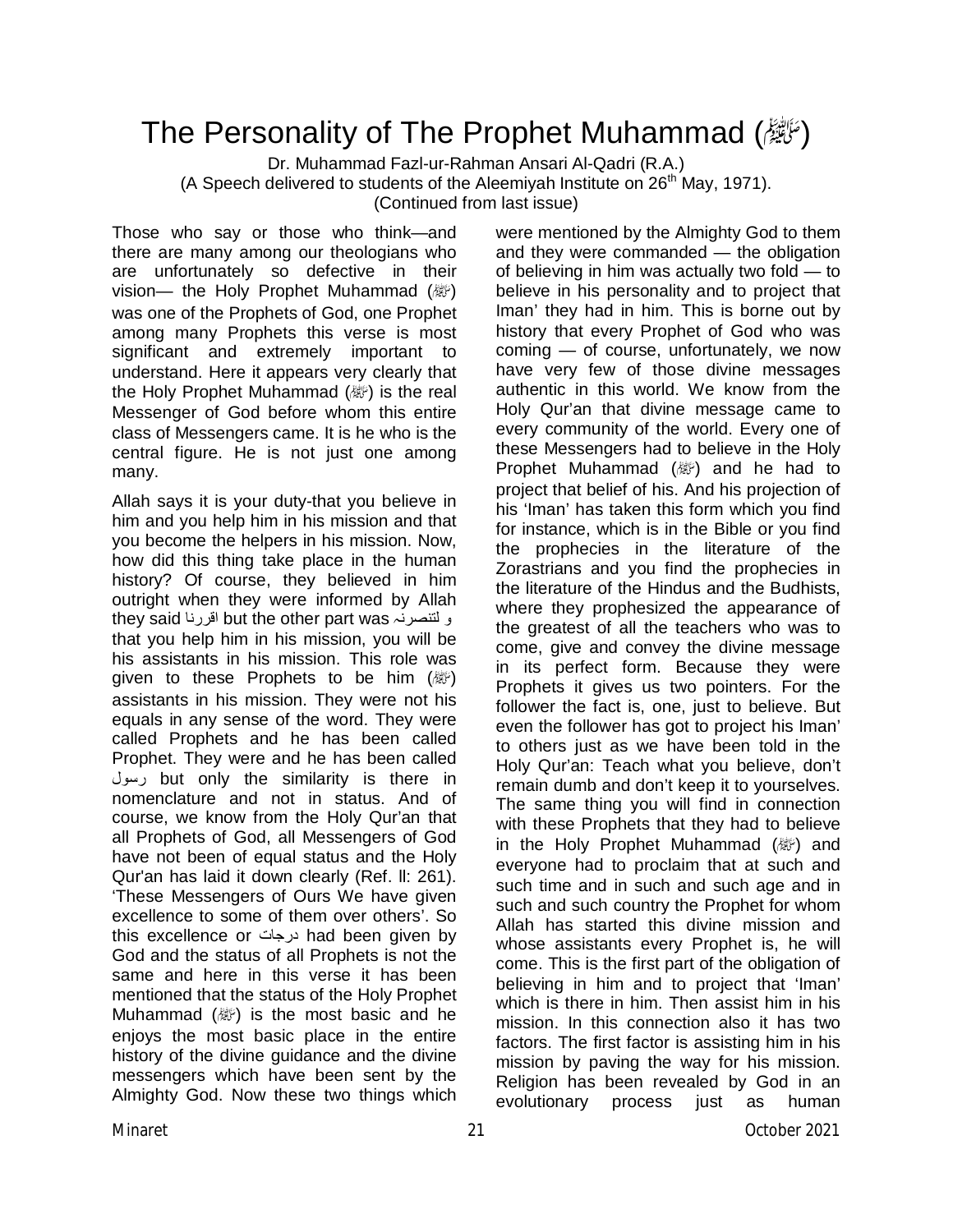Minaret 2021 Minaret 2021 22 Detober 2021 education proceeds here in an evolutionary process from the Nursery to Primary, to lower secondary, to higher secondary— religion has also been sent down by God to different communities on the basis of the principle of evolution, stage by stage to higher and higher levels mankind has been invited. Here, in one aspect of this verse you will assist him in his mission; you are his assistants in his mission. Their entire work was the work of assisting him in his mission. They paved the way for it so that when he came he could give the message at the highest level — at the highest stage on the evolutionary pattern. That is one factor. The other factor is the second advent of Jesus Christ. The second advent of Jesus Christ is a part of this covenant. Jesus Christ is the last Prophet before the Holy Prophet Mohammad ( $\mathbb{E}$ ). He is the last of the series and his life is peculiar as compared with the lives of other Prophets. It is said about Noah that he had opportunity of preaching for thousand years. Jesus Christ had the opportunity of preaching his mission, according to Christian history, was only for 2½ or only 2 years or 3 years, nothing more. All other Prophets of God were born of father and mother, he was born of Virgin Mary; however, the people might try to twist, the verses of the Holy Qur'an are clear in connection with his virgin birth. He has a peculiar constitution, a peculiar type of personality – you will find that even in this case. (Ref. S. III: 49) The Prophets mentioned in the Holy Qur'an are of different types. Syedna Ibrahim (A.S.) his ancestor was not given the status of that type which Syedna Isa (A.S.) was given. Such as reviving the dead, putting life into something which was lifeless, you see, so on and so forth. These gifts are of a different type than you find in the cases of Syedna Ibrahim (A.S.). Syedna Mosa (A.S.) or Syedna Nooh (A.S.). Issa (A.S.) personality had two aspects, first is the assistance he was to provide in the mission of the Holy Prophet Muhammad  $(\mathbb{Z})$ . One aspect was that all those Prophets came to pave the way for his mission and that was assistance in his mission indirectly. But the direct assistance in

his mission was also conceived in His scheme; in the divine scheme – and it is because of that we find that Jesus Christ was not born of a human father. He was born through a process of self-fertilization, I mean to say, that a human baby is formed when the sperm fertilizes the ovum. Now if any woman has got both the ovum and the sperm, of course she has the ovum, and the sperm is also there and that sperm is also born in her own constitution and then there is contact between the sperm and the ovum, the zygot will be formed and the embryo will be formed and the baby will be born. Some such process was there. This process was adopted by Allah because, I mean to say, this is what it appears to us, because Allah wanted to give to Jesus Christ a very long lease of physical life on this earth.

So it appears, the divine scheme was that even in the direct fashion there should be an assistance rendered to the mission of the Holy Prophet Muhammad ( ) and that assistance should be rendered in this fashion that the last of the series before the Holy Prophet Muhammad ( ) should be selected as representative of all those who have passed before him since the time of Adam (A.S.). As their representative he should come before the Prophet Muhammad  $(\mathbb{R})$ because the Holy Prophet Muhammad (a) is the last of the Prophets, but he should stay over that period and he should come to assist the Holy Prophets mission at a particular time in the human history and when you find today that the decline and the defeat of the Muslim world, the different types of weaknesses from which the Muslim world is suffering now and its incapacity to face the different challenges which are there, all this is due to the mechanization of those nations, all this is due directly to the work of those nations who call themselves Christians. This is also one of the factors which guides us to this conclusion. So because this thing has taken place through them and now the Holy Prophet Muhammad's (ﷺ) mission is virtually eclipsed by the forces of darkness and this is very clear that these leaders whom the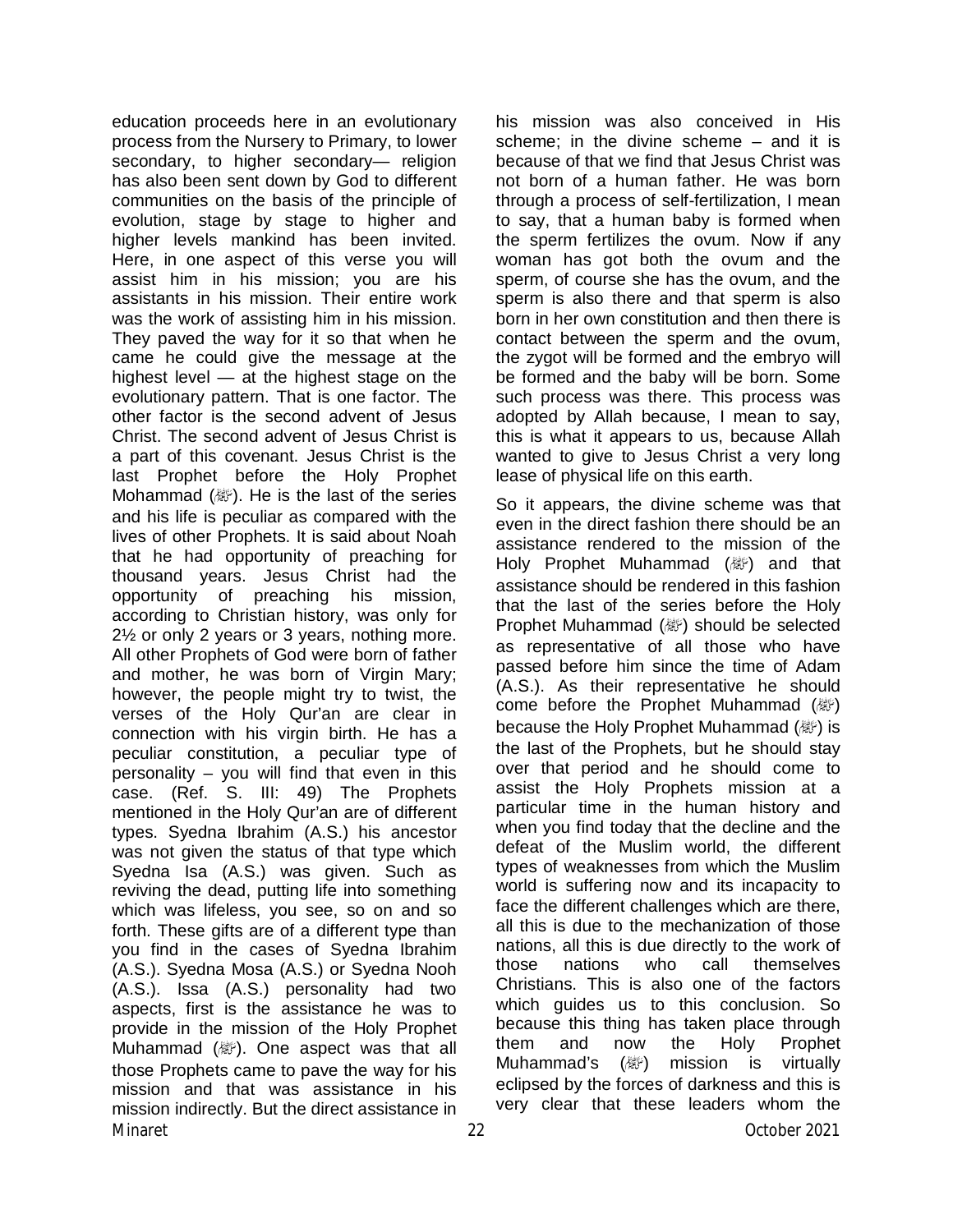Muslim community is throwing up in different parts of the world, our most eminent leaders, are proving to be absolute failures. They can't meet those challenges. What is going to happen? Either this mission is wiped off from the surface of the earth or it is revived. As it stands, our Ulema and our leaders, the most enlightened, the best among them have proved to be absolutely incapable since the time of Jamaluddin Afghani when the decline of the Muslim world started. Syed Jamaluddin Afghani and those who came after him, everyone of them has failed. It is a sort of landslide for the community going down and down spiritually and morally, intellectually and economically and in every manner. So this (Ref. S. III: 49) as a matter of fact explains the virgin birth of Jesus and explains the second advent of Jesus. The objection which the Qadianis raise against it why Jesus when he is such a great Prophet, should come as the Khalifa of the Holy Prophet Muhammad ( $\mathcal{W}$ ), that they argue is an insult to Jesus. Please note that all Prophets of God were his Khalifa, that is their status. But they are his Ansars. They are his assistants. And this status was given to them by God Almighty at the dawn of creation. He has been given this place in the cosmos that in the entire creation he is the central figure. He is the personality who is the highest after God in this entire creation and therefore everyone is below him. Even all these Prophets of God are below him, they are only his assistants.

Then Allah, after mentioning that, asks all those other Prophets do you affirm your pledge? (Ref. S. III : 81) and give your pledge? (Ref. S. III: 81). They-said we affirm. قال فاشھدوا و انا معکم He said then bear witness ھدین ٰالش من and I am one of the witnesses with you. Imagine the uniqueness of the Holy Prophet ( ), Allah (SWT) is revealing in this verse.

This emphasis (Ref. S. III: 81) why it been revealed in this way? I mean to say, for the Prophets of God. Who are so enlightened, so illumined and so godly that they cannot have any doubt about their message and just a hint from God is enough for them. Why this emphasis is given by God? This emphasis was being given by God not for the sake of those Prophets but for the sake of humanity. This emphasis was given by Allah because Allah wanted to mention this fact to all mankind that all mankind should understand that in His entire creation, the personality of the Holy Prophet Muhammad  $(\mathbb{Z})$  is the 'Centre' of all creation and primeval basis and stands at the pinnacle. He is not just a human being among human beings, he is not just a virtuous man among virtuous men, he is not just prophet among the Prophets, he is not just a Messenger among the messengers, he is the Prophet and he is the Messenger and he is a Man and he is a Perfect Man; the man par excellence about whom Allah has mentioned. This is the first verse of the Holy Qur'an. Here we learn about the personality of the Holy Prophet Muhammad ( ) Allah has given him excellence, has given him superiority, has given him leadership of all His Prophets and His Messengers, and remember according to Islamic theology, the highest human being among the mankind are the Prophets and the followers of the Prophet Muhammad (*剛*) those who have been called by the title of are Those .صدیقین and رضی الله عنھم Sahabah the people who stand at the highest and they are the people who stand at the top, they are the highest category among the human beings and here in this verse the Holy Prophet Muhammad (صلى الله عليه وسلم (personality has been emphasized as the central personality – the magnet around which all these Prophets of God are in a state of obedience and are in a state of being his assistants. I will finish today's lecture at this point.

# -<del>0111||111 111||11110</del>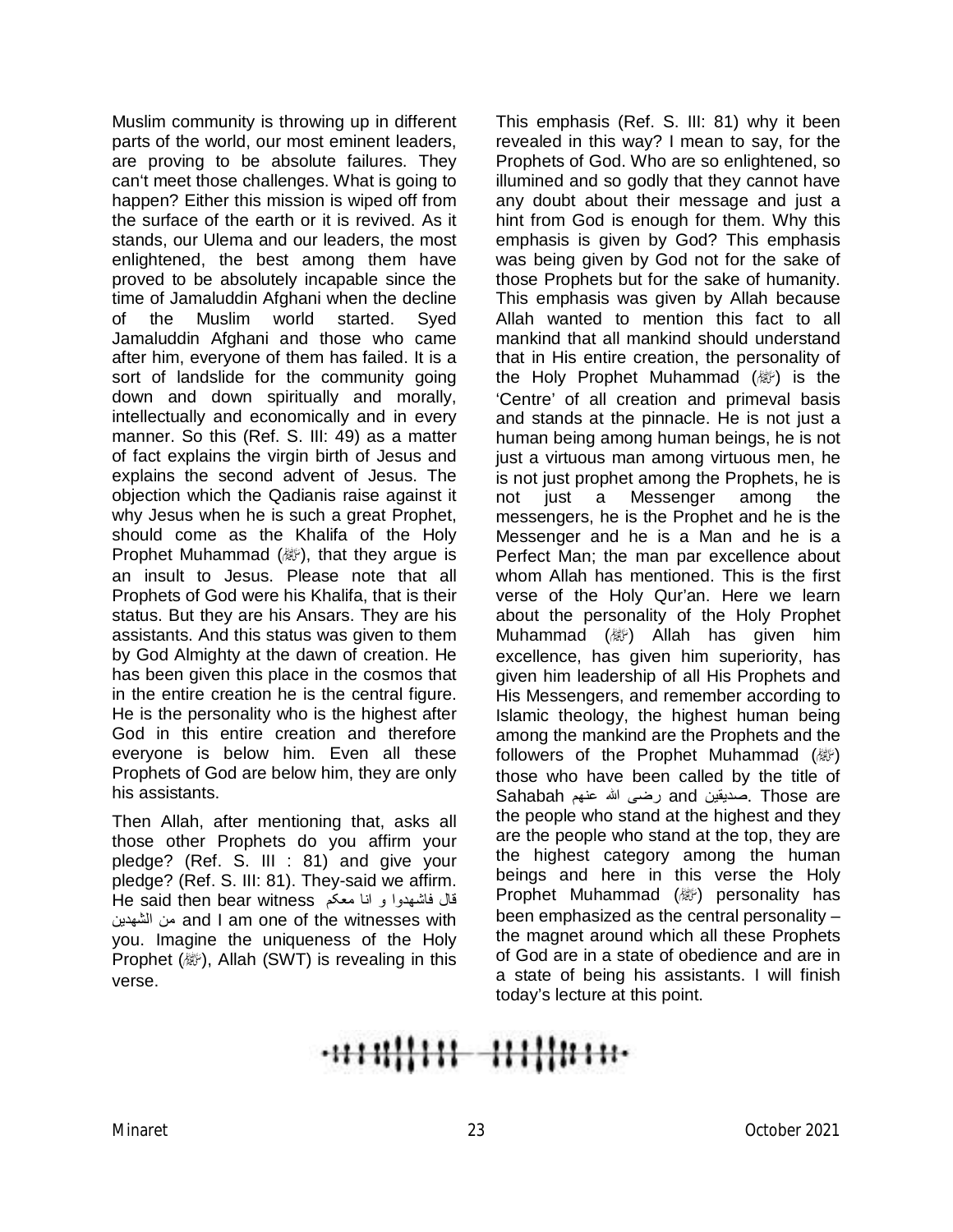### Shah Ahmad Raza Khan The Great Polyhistor

Abbas Kasim Khan Al-qadri

Great scholars of the caliber and status of Imam Ghazali, Imam Abu Hanifa and Sheikh Jalaluddin Suyuti are rarely born. Shah Ahmad Raza Khan, who ranks amongst such great stalwarts, was born on the 10th Shawal 1272 A.H. i.e., 14th June, 1856 in Bareilly, U. P. India.

The ancestors of this great scholar had migrated from Qandahar during the Moghul Rule, and had settled down in Lahore. Maulana Saeedullah Khan (R. A.), the first ancestor of Shah Ahmad Fiida Khan to come down to the Indo-Pak subcontinent, held the post of Shush Hazari (A Govt. Post) and the Sheesh Mehal (Mirror hall), of Lahore was his Jagir.

He was given the title of Shuja'at Jang. His son, Maulana Saddat Yar Khan (R.A.), was deputed at the head of an army and sent to Ruhailkhand on an expedition, where upon, after victory, he was installed as Subedar (Governor of a Province) by the Mughal Government. His son, Maulana Azam Khan, settled down in Bareilly and after serving as a minister in the Moghul Government for some time, he took to seclusion. Maulana Hafiz Kazim Ali Khan (R. A.) the son of Maulana Muhammad Azam Khan, was the Tehsildar (tax-collector) of Badayun. His son, Maulana Raza Ali Khan. the grand-father of Shah Ahmad Raza Khan, did not serve in the Government; instead, he was more devoted to Sufism, and many astounding events are attributed to him. He was also a great scholar. From his time the family had completely stopped accepting Government posts. His son Maulana Naqi Ali Khan (R. A.) the father of Shah Ahmad Raza Khan .(R. A.) acquired his education from his father and later in life proved to be a great scholar, Sufi and author of many books.

Maulana Shah Ahmad Raza Khan, more commonly known as Mujadidi Miate Hadira, A'ala -Hadrath Imam Ahle Sunnat completed Nazira (oral recitation) of the Holy Qur'an at the early age of four years and at the age of six years he recited Milad in presence of a large gathering. He studied primary Arabic, and books in Persian etc., by Mirza Ghulam Qadir Beg and completed his higher Islamic studies under the guidance of his father. In 1286 A. H., at the age of thirteen, he qualified as a full-fledged scholar and on-the very same day he issued a decree on the issue of suckling. His brilliance can be well understood by the fact that at the age of eight years he wrote the commentary of Hidayatun-Nahw (Book on Arabic Grammar) in Arabic.

In 1877 he offered his Oath of Allegiance (Bay'at) at the hands of Shah Aale Rasul (R. A.) and was awarded the ljazat and Khilafat in the Qaderiya Order as well as in thirteen other branches of Sufism. He had the Sanads of Musafahate Araba also. He furthered his studies of the esoteric sciences under the guidance of Shah Abul Hasan Nuri.

Shah Ahmad Raza Khan performed his first pilgrimage in 1878 and received Sanads (certificates) in Fiqah, Tafsir, Usule Fiqha, from the Sahfai Mufti Sayed Ahmad Dahlan and Muftie Hanfiya Sheikh Abdur Rahman Siraj and he received the Sanad (Diploma) of Sihah Sitta (six authentic books of hadith) and Khilafa and ljazat (authority of initiation of Qaderiya Order from Imam Shafaiya Hussain bin Saleh.

He completed his second pilgrimage in 1905 and this time, besides writing "Addawa/atul Makkiya and Kiflul Faqih during his stay in Saudi Arabia, he also awarded Khilafat, ljazat and Sanads of Hadith, Tafsir, Fiqh, etc., Persian or Hindi. to some of the following great scholars of Mecca and Madina:

(1) Maulana Sayed Abdul Hay Makki, Sheikh Hussain Jamal bin Abdur Rahim, Sheikh Saleh Kamaal, Sayed Ismail Khaleel, Sayed Mustafa Khaleel, Sheikh Ahmad Khudrawi,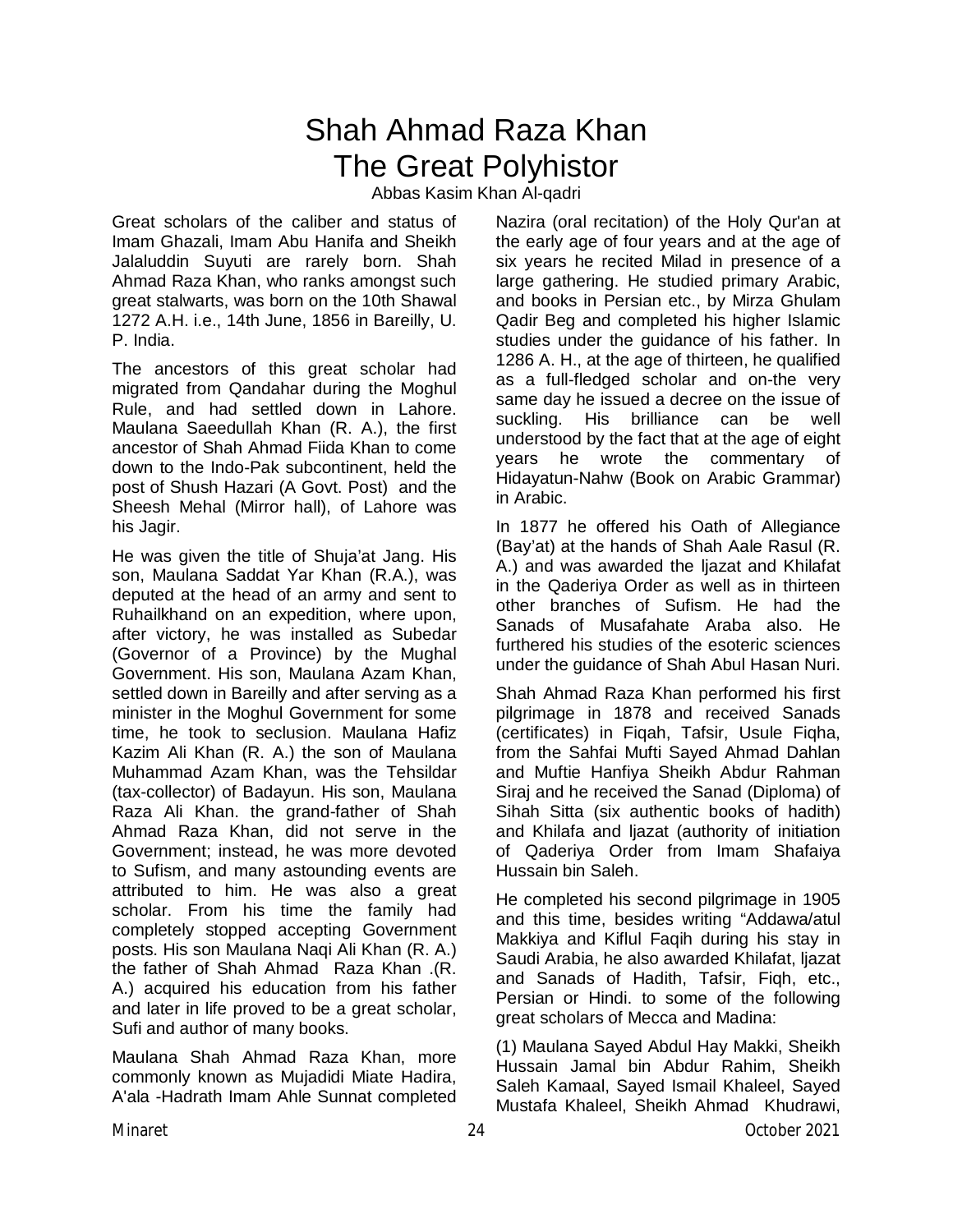Sheikh Abdur Qadir Kurdi, Sheikh Fareed and Syed Muhammad Usman etc, of Mecca. In Madina, scholars like Sheikh Uman bin Hamdan, Syed Bam and Sheikh Muhammad Saeed etc., were given Khilafat and Sanads by Imam Ahle Sunnat. After his return he posted many certificates to those whom he had promised and many were awarded these verbally undoubtedly, the facts attest to his greatness and versatility as a scholar and Sufi.

His scholarly writings date from 1864 till 1921 during which period he wrote more than a thousand books on fifty different subjects. Amongst his masterpieces are Kanzul Iman "The treasure of faith" in Urdu, translation of the Holy Qur'an and Fatawa Ridiwiya in twelve bulky volumes. Some of the vast subjects on which he wrote included Tafsir, Hadith, Fiqah. Mathematics, Algebra, Geometry, Philosophy, Astronomy, Astrology, Temporology, Nautical Almanac, Al-Tasawwuf, History, Logic, Grammar, Literature etc. These books are either in Arabic, Urdu. Persian or Hindi.

Dr. Sir Ziauddin Ahmad , Vice Chancellor of Aligarh University, had visited the Maulana for the solution of a Mathematical problem, which was instantly solved. The Vice– Chancellor was highly impressed by the sharp intellectual brilliance of the Maulana. The Ali brothers had also visited the Maulana, requesting him to join the Khilafat Movement, which he declined The Maulana openly, opposed the Non–co-operation Movement due to the dangers which it carried and mostly due to the Hindu Muslim "Bhai-Bhai" (are brothers) Slogan. He wrote a treatise criticizing Gandhi's double–faced policies and commenting on the Pre–partition politics. He openly preached that the Hindus and the Muslims were two separate nations and "Never the twain shall meet". This was the time when Quaid–e–Azam and Dr. lqbal were still in favour of Hindu–Muslim League. l believe it was Shah Ahmad Raza's writing that influenced the trend of thought of these two great personalities.

He totally opposed the Mullahs who had

embarked on a mass condemnation of Muslims as Mushriks polythists and bidatees for which he earned the wrath of his conservative contemporaries who held Islam as their house—hold property. He emphasized that all issues confronting the Muslims should be solved in the light of the Qur'an and Authentic Traditions of the Prophet (ﷺ) and that the criterion of Iman was the love of Allah and His beloved Prophet (緲).

The Scholarly status of the Eminent Imam, his deep insight and firm resolution earned the applause of Dr. Iqbal in the following words: "l have carefully studied the decrees of the Maulana and thereby formed this opinion; and his Fatawa bear testimony to his acumen, his intellectual calibre, the quality of his creative thinking, his excellent jurisdiction and his ocean – like Islamic knowledge. Once the Maulana forms an opinion he stays firm on it; he expresses his opinion after a sober reflection. Therefore the need never arises to withdraw any of his religious decrees and judgements. With all this, by nature he was not tempered and if this was not in the way then the Maulana would have been the imam Abu Hanifa of his age". (Arafat, 1970 Lahore). Shah Ahmad Raza Khan was also a poet of renown.

A non-conformist scholar Moulvi Nizamuddin once said, after reading the Maulana's writing; "The Maulana possessed such great insight in matters of Hadith, how sad it is that despite being in his period l did not take benefit from him. Allama Shami and the author of Fathul Qadeer (Authentic book on Islamic Jurisprudence) are the Maulana's students. He seems to be lmam Aazam Abu Hanifa the second". Allama lsmaeel, Khaleel Makki paid such glowing tributes to him", lf it is said about him that he is the Mujadid of this century then undoubtedly it is true and "correct".

The Maulana left behind many students and Khalifas in lndo-Pak sub-continent such as (1) Maulana Hamid Raza (his immediate successor) (2) Maulana Abdul Aleem Siddiqui, Maulana Naeemuddin Muradabadi,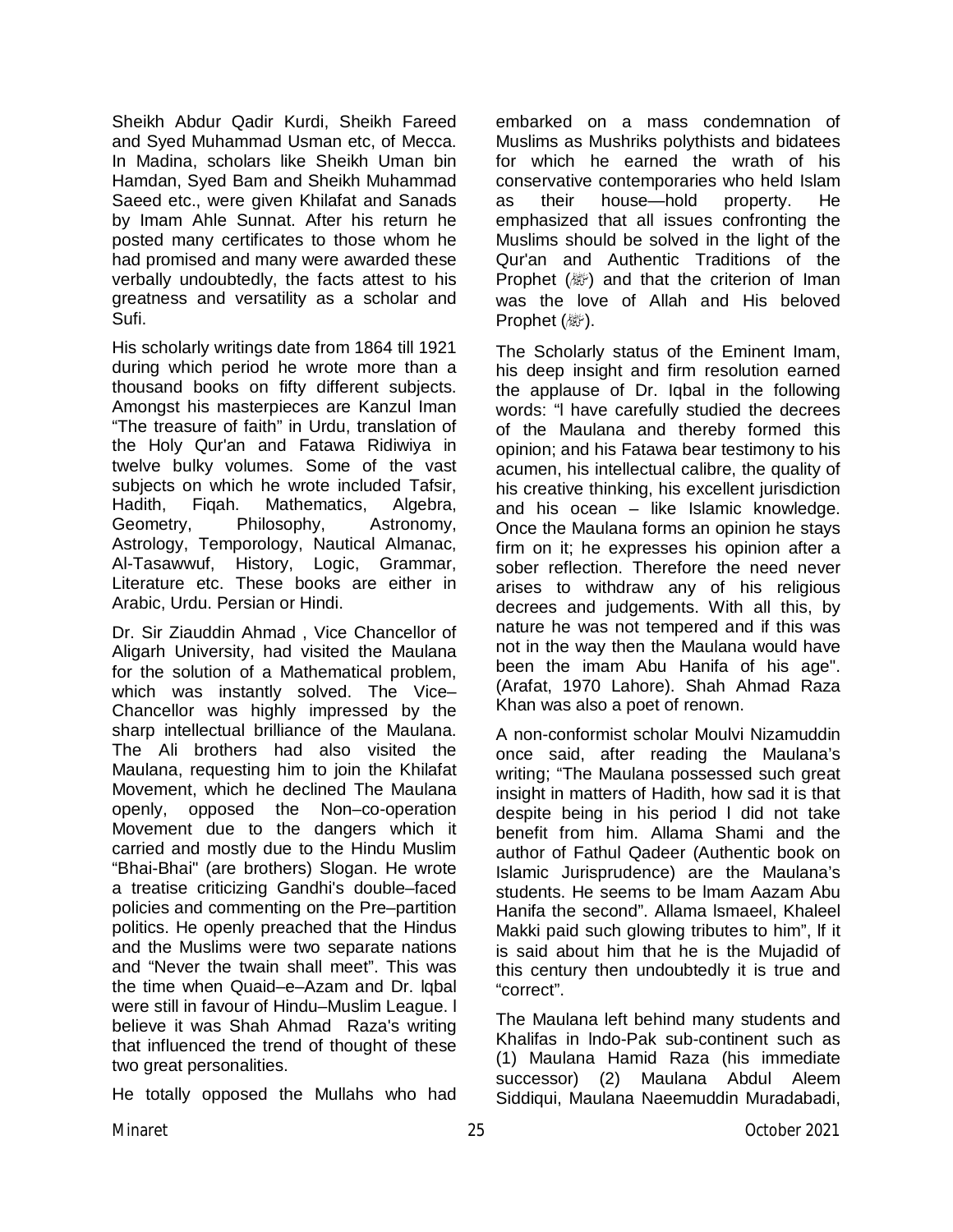Maulana Amjad Ali, the Grand Mufti of Hind, Maulana Mustafa Raza Khan, Maulana Ahmad Mukhtar Siddiqi, Maulana Ahmad Ashrafi, Maulana Zafaruddin Behari, Maulana Dedar Ali, Maulana Abul Barkat Syed Ahmad Qadri etc. His disciples are spread throughout the world.

They took active part in the Pre-partition politics and worked for the establishment of Pakistan side by side with other leaders. His exalted Eminence Maulana Ahmad Raza Khan was deadly opposed to fanatical

#### (Continued from page # 29)

Indo – Pakistan sub-continent in its retrospect, we find that the territories, now forming Pakistan at the time of Independence, in overall complex and in their historical and geographical background,<br>looked like an 'uneconomic' entity. looked like an 'uneconomic' entity. 'Economic-creatures' should have never staked their all for such an uneconomic unit. Being devotees to 'moral' values, the Muslims rendered sacrifices unprecedented in history for its achievement, and working with complete faith in their destiny, with dedication, they belied the apprehensions of all, by converting it into an economic entity, envied by many. This has been done in spite of following the principles and maintaining the institutions – not altogether Islamic, inherited from the alien rulers. To appreciate the human nature and particularly the Muslim mind, let me illustrate the same by citing a national episode, mainly in economic perspective, that happened during the 1965 War with India. All the principles of 'capitalistic' economy, practiced in this country, collapsed miserably when it was seen that during the entire period of war the stockings brought out, and offered their stock; but the consumers reduced and restrained their demand; people worked harder and unperturbed; price-level remained stable and static; and thus happened just the opposite of what must have happened in a capitalist economy. There was nowhere a single complaint of exploitation or selfishness externalism. He did not create any sect, instead, he expounded the pure teachings of the Ahle-Sunnat-Wal-Jamat Creed which were being tampered with by the stereotyped Mullahs. The Maddressa Manzarul Islam founded by him is still being run by his able son and successor the Grand Mufti of India.

This great scholar whose memory shall be ever green in the minds of those who are thirsty for knowledge expired in 1921 in the month of Safar, and lies in Bareilly, U.P. India.

throughout the length and breadth of the country Complete economic harmony prevailed without pre-sure, prior training or planning. The reason is not far off to trace. Those who have heard the Sixth of September Speech of the Leader of the Nation would agree with me that the reasoning advanced therein, the utterance of It .magic the did " لا الٰ ہ الاّ الله محمد رسول الله" reproduced the real and latent spirit of 1947. The behaviour of the nation become legendary in all fields, civil and military, for all times to come. In short this is the genius of the Muslim and these are the values closest to his heart. It is thus proved that man, and in any case a Muslim. is not an economic creature only.

Constitution is the most sacred document with any nation. The centuries old will of the Muslim nation living in Indo-Pakistan subcontinent, embodied in the Constitution, reads: "No law shall be repugnant to the teachings and requirements of Islam as set out in the Holy Qur'an and Sunnah and all existing laws shall be brought in conformity with the Holy Qur'an and Sunnah". Economic base of any society is the real shockabsorber of political and social upheavals in human behaviour. Interest-free economy shall cultivate homogeneous atmosphere and provide impetus to adopting the Islamic laws and lead the nation to the Islamic way of life.

(But God have permitted trade and forbidden usury.) (Concluded)

\_\_\_\_\_\_\_\_\_\_\_\_\_\_\_\_\_\_\_\_\_\_\_\_\_\_\_\_\_\_\_\_\_\_\_\_\_\_\_\_\_\_\_\_\_\_\_\_\_\_\_\_\_\_\_\_\_\_\_\_\_\_\_\_\_\_\_\_\_\_\_\_\_\_\_\_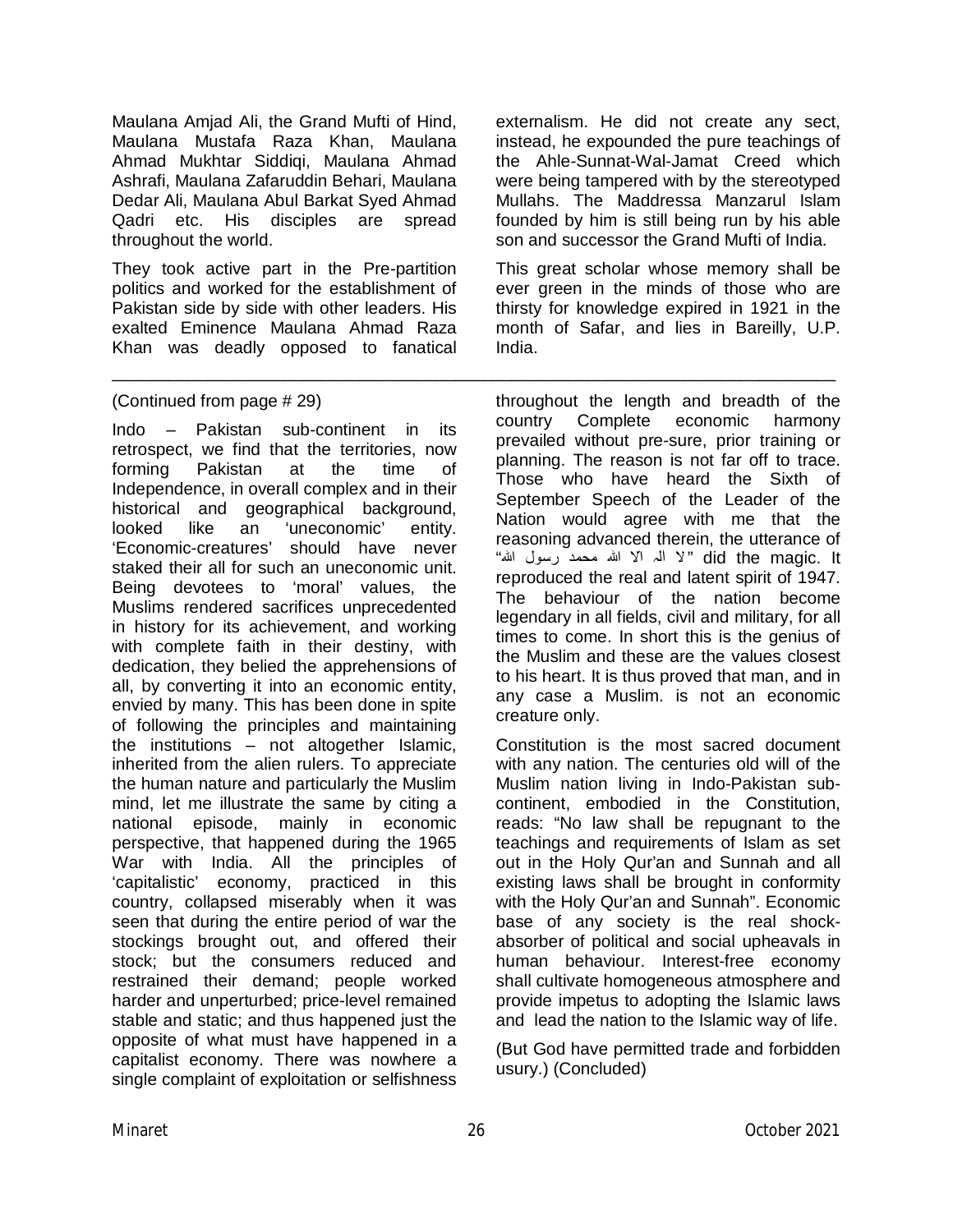## Interest – An Economic Study

Masood Ahmed Abbasi Advocate

#### (Continued from last issue)

Monopolies and Cartels become the main feature of such an economy. Whenever the politician, under dire political pressure, interferes, all measures taken by him, are flouted through 'hoarding, black marketing, smuggling, profiteering, adulteration of products including even the necessities of life. Over and above all, to satisfy his neverending greed for money, the capitalist tends to corrupt the public office. To save economy from collapse the public services are expanded to cope with the volume of violation and non-observance of laws, and huge amounts are spent on non-productive services. Such an economy, therefore, provides a few 'haves' and almost all 'havenots'. It is in such societies that 'palaces' crop up amongst millions of hutments around. Often times the politician committed to collective economic welfare of the society, betrayed in his normal endeavour to keep economy flourishing on normal basis, has to take extreme measures of 'nationalization' of<br>industries and services of 'national industries and services of 'national importance' and common-man's consumption; thus touching the border of 'totalitarian' economy. This attitude generates a regular tussle between the 'politician' and the 'capitalist' on the one hand and degenerates the common-man by making him conscious of 'survival of the fittest' on the other. To survive, therefore, all and sundry must earn by hook or by crook devoid of all 'moral' values. Less measurement and weight, non-conformity with standards and samples, imitation, and forgery, dishonouring of commitments, in such a society, become the fashion of the day, resulting in wasteful activities and loss of real productive effort. It is thus seen that this system first provides the disease and then makes an indirect attempt to heal. An artificial class having been created in the 'economic sphere' similar artificial classes are tempted to be formed in other spheres of social behaviour.

It is said that in the 'capitalistic' economy the evil of economic dictatorship is countered by indirectly cutting the capitalist to size through the media of progressive taxation. Thus the capital-formation is retained, large-scale production encouraged; yet the distribution equated. This is how by political interference the economic balance of the society is preserved. On close scrutiny the fallacy of this argument also would not be difiicult to trace. The capitalist, as said earlier, having once acquired the most powerful means of production, viz., the 'capital' becomes so empowered as to shape the economy and regulate the society. The entire entrepreneur having centred in his hands, he possesses all means of transport and communication and controls the media of propaganda. He lures the masses to their fate and exploits their sentiments. He attempts to make the political offices so costly that only a capitalist himself or at best a person supported and influenced by him could dare contest for and capture political offices. In spite of heaviest political pressure the politician must play to the tunes of and work in collaboration with the capitalist. In the most advanced country of the world, practicing capitalistic economic system, one finds that contesting for the office of the 'President' is an affair as costly as the annual budget of any developing country. Moreover on political level also under the economic influence, all the theories of taxation are so propounded on the basis of the dictum, holding good in respect of 'direct' and 'indirect' taxes both, that the contributor of taxes shall in turn be benefited correspondingly proportionate to his contribution, when the taxes are ploughed back in the economy by the State. Any attempt by the State to divert such funds towards common man's good, not a direct contributor towards taxes, is resisted by the capitalists, and the political decisions are influenced to a very large extent. That is how the capitalist directly and effectively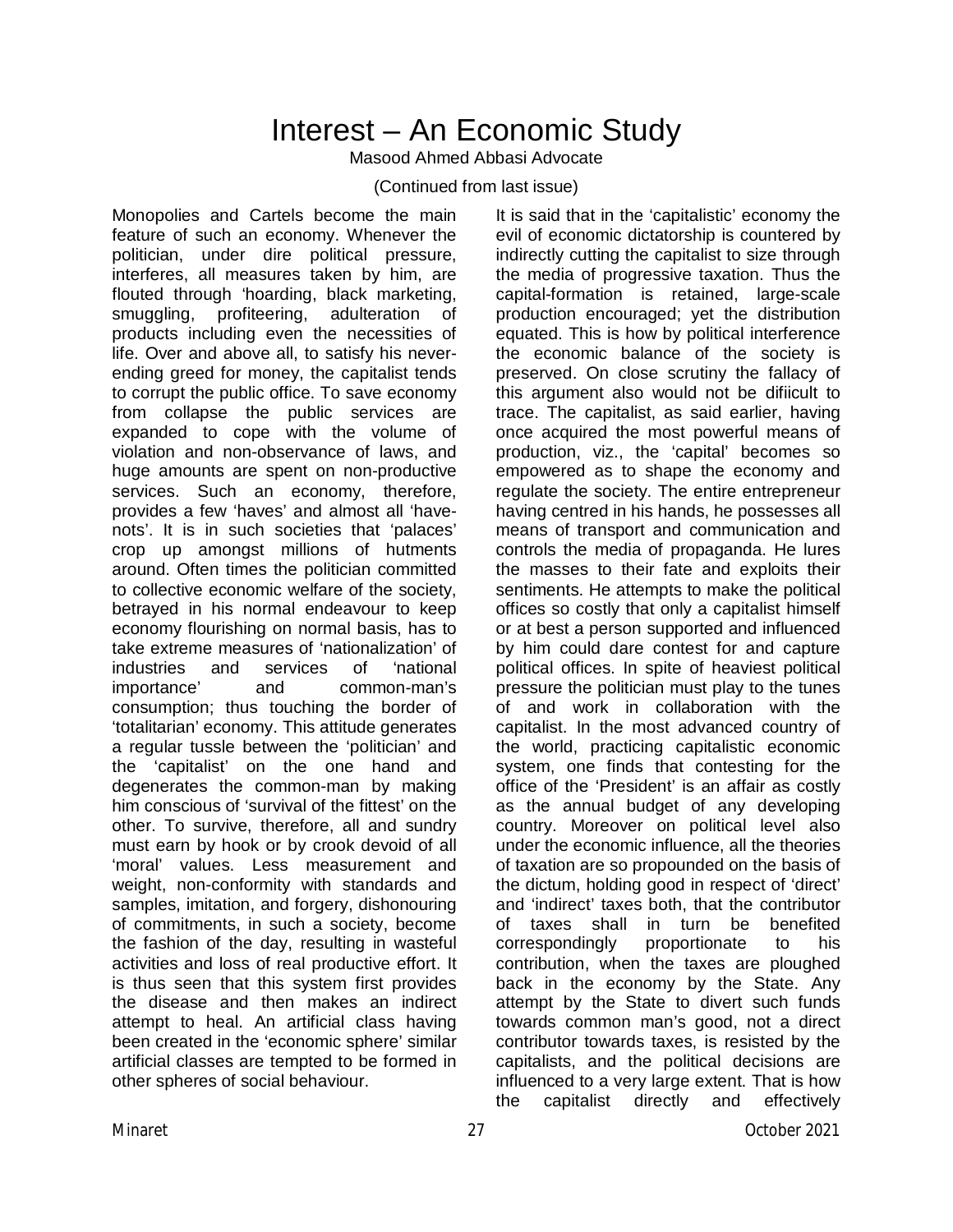influences the politics. The less fortunate and the poorer masses of the society are thus left at the mercy of the capitalist, who in the exhausting process of economic mechanism goes fathoms deep and moral values become alien to his nature. If ever he would do anything under political pressure, apparently economically unrewarded, for the good of the common man, he would do so to establish his own dignity in the eyes of the suffering millions and to project his own image in social and political realm. A substantial class of 'unfortunate' persons not fully equipped for economic endeavour does exist, by law of nature, at all times in all societies. In capitalist society this class learns to live in inhuman misery and animal submission. That is how the indirect attempt to 'heal' the 'disease' fails. From the above discussion it follows that 'interest' on 'capital' is the root-cause of all the drawbacks of the 'capitalistic' economic system, which otherwise can legitimately claim to be full of enlightened devices and civilized behaviour. This economic system has to learn, sooner or later, that 'prevention' is better than 'cure'.

It would be feasible to meet the question at this stage whether in the absence of security of capital and attraction of interest thereon, savings would be hampered, investments and capital-formation discouraged and largescale production suffer; and in any case, in a developing economy like ours, the speed of economic growth would be slowed down. The answer is in the negative. Everybody, in the absence of the artificial class of capitalist, would be a capitalist himself according to his own size determined by his ability and incentive to work. The more they save and invest the more they participate in production and their return would also be equally great without a lion's share thereof being devoured. by the said artificial class. Moreover they would further gain by not losing their direct returns in respect of their contribution to production getting rid of demand and supply being exploited by the capitalist. No doubt in any industrial undertaking or venture the risk of entrepreneur exists but the charm of higher

margin of profit is equally great to counter it. Moreover the shyness of capital is not merely an economic factor but almost a social affair. The love for 'money' in a Hindu, for instance, is far greater compared to a Muslim, for reasons other than economic. Moreover the risk would be merely in the beginning and for once only; and would further be eliminated when production will pertain to items of real utility and benefit to the consumers instead of creating unnatural demands for harmful and non-utility goods and services in the society. Production will be regulated for the substantial utility and benefit of the society and not the selfish interest of a few only. The control of such organizations utilizing and employing the capital of the people-at-large would ultimately vest in the owners thereof through their elected representatives answerable to them; and the decisions of policy-making being so broad-based and largely participated, the chances of unwise and hazardous investments would be reduced. Moreover controlled production of goods and services of real utility for the society would be better than and preferable to uncontrolled production of wasteful goods and services. Moreover, the risk of entrepreneur is alarming in sophisticated industrial products aimed at and intended to create new demands. In developing economies, industrialization pertaining to utilization of agriculture and other natural resources to meet the subsisting demands, such risk is altogether missing. In ultimate analysis the small investor would not be subjected to the threats advanced by vested interests. Our governmental endeavour in this behalf, in terms of NIT and ICP has already started paying dividends and belying the apprehensions. In such a case economic activity would be widespread, peoples' participation in industrial and economic growth enlarged and higher sense of responsibility amongst people cultivated.

Another pertinent criticism may be advanced as to how 'INTEREST' on capital is different from 'rent' on property or 'hire' on assets, more particularly when capital is capable of transforming into any shape at the discretion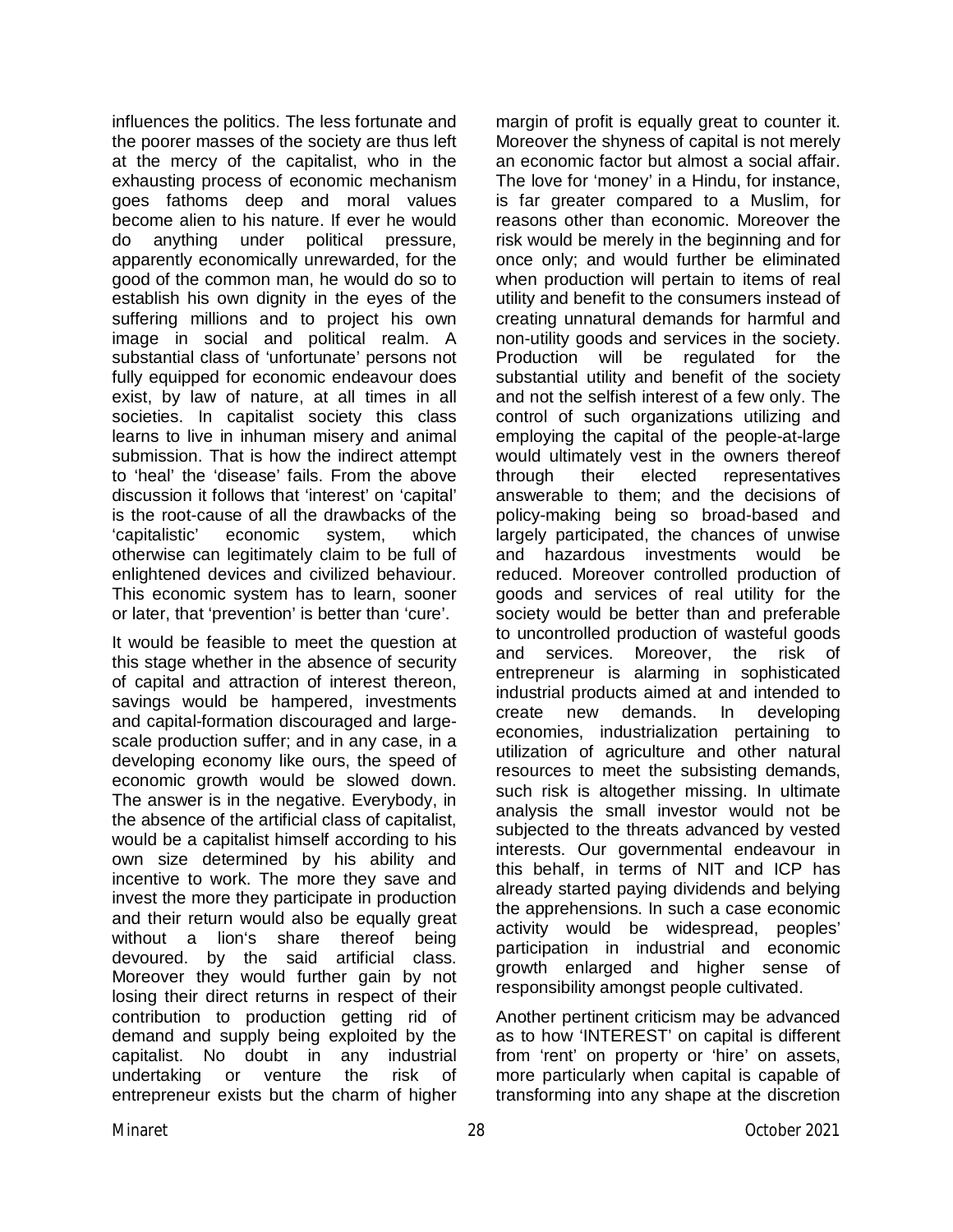of the user. On scrutiny it would be seen that though the question theoretically and superficially appears sound yet it is not basically valid. The transactions and the returns in both the cases are different in nature and impact both. In the former the lender becomes unconcerned with the 'use' of the loan after his 'loan' is secured and interest thereon guaranteed. In the latter, the owner of the 'property' or 'asset' remains involved in and concerned with the 'use' by the user throughout. In the former productive effort is not at all made by the lender whereas in the latter productive and economic endeavour is made by the owner of the capital by converting it himself into property or 'asset'. In the former the element of entrepreneur is missing altogether whereas in the latter that element remains as much patent and alive as in producing any goods and services for consumption. In the former the real owner of the capital does not determine the economic use of his capital; whereas in the latter, the owner himself determines the pattern, size and utility of product thus making a direct contribution to production and economic growth. In the former the capital is rendered liable to 'abuse' whereas in the latter it is restricted to definite and purposeful use. In the former the element of loss is missing and profit restricted; whereas in the latter both the elements remain equally available. True that capital is converted and has the potentiality to be converted to any property or assets; but this potentiality of capital is left to the discretion of user; viz., the means of production is vested in the borrower; whereas in the other case the capital remains vested in the owner and not the user. The fact of the matter is that 'rent' on property or 'hire' on asset is more synonymous to 'wages' and 'salary' or the margin of gross profit determined by the manufacturer or trader on his goods or 'remuneration' charged by any professional; and strictly unlike 'interest' on capital.

Another question may be posed as to how shall the economic affairs with other countries be conducted, while the most powerful of them are living and subsisting on 'interest'. In other words how would foreign capital be attracted without ensuring 'security' thereof and also the temptation of interest, more particularly at this developing stage of our economy. The answer is that we have two powerful 'economies' co-existing together in the world, despite being diametrically opposed to each other basically. We are still dealing with both of them and have to do so even in future. Provisional arrangement to expedite the matter, without hampering our economic growth till we find a more suitable atmosphere can be recommended. In any case sincerely professing and practicing an 'interest-free economy' at home, we may also find like-minded nations abroad' dealing with firmness we may also persuade several alien economies and paid or loan-giving countries to our own ways. Sooner or later many of them may realize that economic-participation on 'profit-basis' would be more advantageous to them than on 'interest-basis'. After all the repercussions of advancing money on 'interest-basis' have already started showing signs of discomfort in both the giving and the receiving countries. Moreover both 'capitalism' and 'collectivism' are giving way to 'co-operative' endeavour in their own spheres. Wisdom and restraint should be the 'key-words' towards foreign economic dealings. In any case, it must always be borne in mind that economies do and can survive eventually, by developing their own technical skill and know-how and tapping and harnessing their own resources. Otherwise owing to strings generally attached to all foreign aids and loans, the receiving economies always lie under apprehension of compromising their political independence, followed by economic dependence. Such countries have to cease to look to developed countries for solution of all of their problems and strive hard to attain self-sufficiency.

Looking to the genius of the Muslims of the (Continued on page #. 26)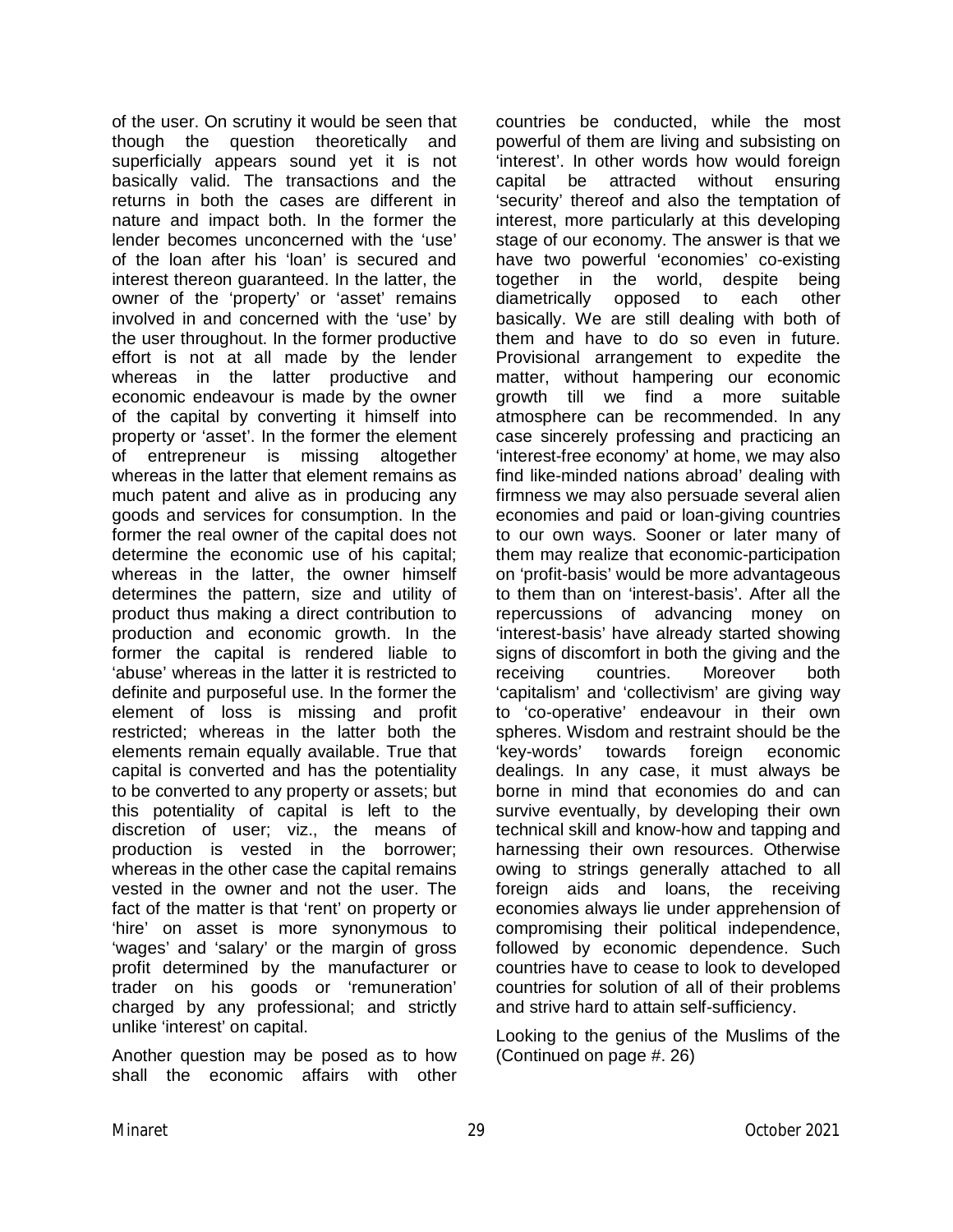منگ بو قید ہے نئیجے میں پریشاں ہوجا رخت بردوش ہوائے نخلتاں ہو جا ہے تنگ مایا تو ذرے سے بیاباں ہوجا تغمئہ موج ہے ہنگامئہ طوفال ہوجا قوت عثق ہے ہر پت کو بالا کردے دہر میں اسم محمد پہلتا ہے اجالا کردے ہونہ یہ پھول تو بلبل کا ترتم بھی نہ ہو چمن دہر میں کلیوں کا تبسّم بھی نہ ہو نہ ہو بیہ ساتی تو ہے بھی نہ ہوٹم بھی نہ ہو بزېر تو حيد بھي دنيا ميں نہ ہوتم بھي نہ ہو خیمئہ افلاک کا استادہ اس نام سے ہے نبضِ ہتی تپش آمادہ ای نام سے ہے

نامساعد تھے لیکن وہ ایمان جس نے جذبہ عشق سے جلا پائی تھی وہ اقبال کے دل میں محکم تھاوہ کہہ رہے تھے کہ: مس ظلميت شب لاس الاستخلاف كالمين دراتده كارهاكو شرر فشاں ہوگی آہ میری نفس مراشعلہ بار ہوگا چنانچہ آہوں کے شرراورانفاس کے شعلے روش ہوئے اوراس روشی میں ہم نے دیکھا کہ ہم پرشہ عرب دلجم علی ضلع اوران کے رب پیلی کے اکرام نازل اور بے حساب نازل ہوئے یفتوں ے ہار کی حجولیاں بھر کئیں غلطی کی تاریکیوں *تے تھبر اکر ہم* حقوق کے چراغ مانگ رہے تھے ہیں آزادی کا آقاب ٹل گیا''جواب شكوهُ'' ميں ہم سے كہاجا چكاتھا كہ: کی محمہ سے وفا تو نے تو ہم تیرے ہیں یہ جہاں چز ہے کیا 'لوح وقلم تیرے ہیں ای وفاکے نام پر پاکستان کی صورت میں ایک امانت ہارے سر دیگی اس امانت کے حوالے سے اللہ کے حضور ہم سب ہے باز برس ہوگی کے لگرا قبال تو ہمارےشعوراوراحساسات ہی ہیدار کرے گی گمل کی راہ تو بہر حال ہمیں ہی متعین کرنی ہے۔اس مملکت میں انفرادی اوراجتائی زندگی کا ہر پہلو ہارے لئے چینج بتاہوا ہے ہہ مقابلہ ہمیں ہی کرنا ہے وقت اور تاریخ ہماری منتظر ہے اور فیصلہ ہارےایمان سےروثن کمل کے مطابق ہی ہوگا۔



Minaret 30 October 2021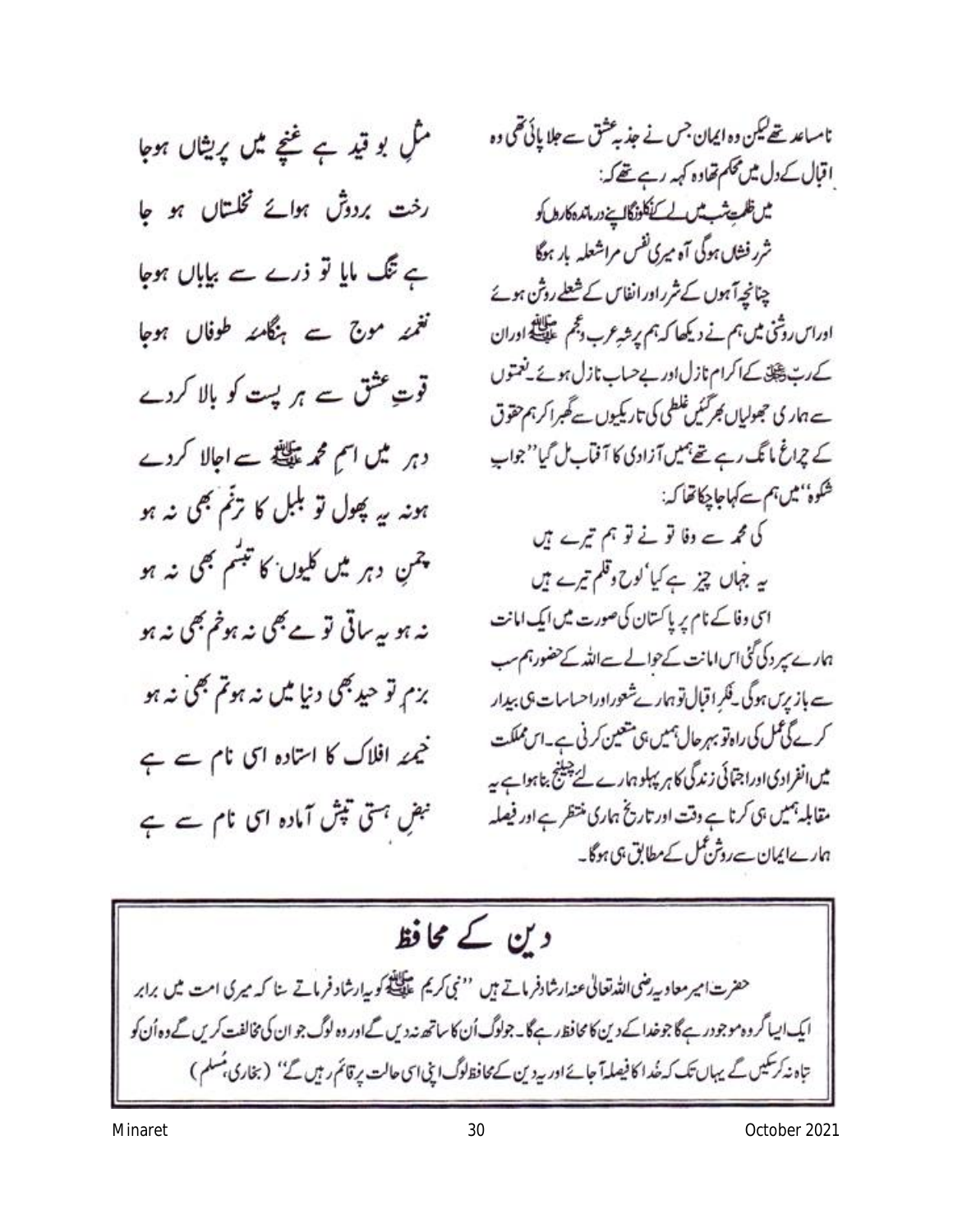زمانہ عقل کو سمجھا ہوا ہے مشعل راہ کے غر کہ جنوں بھی ہے صاحب ادراک چنانچەان كے''جذبہ جنوں''نے ادراك كاجوسليقہ ان كو عطا کیا اس کے دیلے ہےانہوں نے ختم نبوت کی حقیقت کوایک مؤثر ادر ڈکش علمی زاویئے ہے دیکھا ہےانہون نے لکھا ہے۔ ''اسلام میں نبوت اپنے معراج کمال کو پنچ گئی لہذااس کا خاتمہ ضروری ہوگیا۔اسلام نے خوب سمجھ لیا تھا کہ انسان ہمیشہ یہاروں پر زندگی بسر نہیں کرسکا۔اس کے شعور ذات کی پھیل اسی صورت میں ہوگی کہ دہ خود اپنے وسائل سے کام لینا کیے گے۔ یکی وجہ ہے کہ اسلام نے دینی پیشوائیت کو تسلیم کیااور نہ ہی موروثی بادشاہت کو جائز قرارديا- بار بارعقل اورتجر بے پرز ورد یااور علم تاريخ اور عالم فطرت کوانسانی علم کاسر چشمرقراردیا۔ کیونکہ بیہ سب تصورخاتمیت ہی کے مختف پېلو مېں۔

عشق رسول پیکنگ اقبال کواس منزل پر لے کیا جہاں یہ جذبہ بجائے خود تقییر اور تخلیق کی ایک اعلٰی قوت بن جاتا ہے۔ جب عشق سکھاتا ہے آداب خود آگاہی کھلتے ہیں غلاموں پر اسرار شہنشائ ادرا قبال نے اس جذبے کو پر صغیر کی پوری امت مسلمہ کیلئے آ داپ خودآ گا جی کی بیداری کا دسپلہ بنایااور کہا: نزال مارست جهال ست سكام بك سك معمار في بنايا ہنا ہمارے حصار ملت کی اتحاد وطن نہیں ہے ملی شعور کی بیٹمع اقبال نے اس دقت روشن کی جب ہم فکری انتشاراور بے یقینی کی تاریکیوں میں بھنگ رہے تھے حالات

خمرہ نہ کر کا تھے جلوہ دائش فرنگ سرسہ ہر کی آنکھ کا خاک مدینہ ونجف خجر ملی ہے خدایان بحر دیرے تھے فرنگ ریگور تیل بے پناہ میں ہے مذیر کی فسوں کاری سے تھکم ہو نہیں سکتا جہائمیں جس تمدن کی بنا سرمایہ داری ہے ڈھونڈھ رہا ہے فرنگ کیش جہاں کا دوام وائے تمنائے خام، وائے تمنائے خام

مغرب کی ساری تکنیکی اورفنی ترقیوں کااعتراف کرتے ہوئے اقبال مغرب کے اس فلسفند حیات کوکلیٹامستر دکرتے ہیں جس کی روسے انسان ساجی جانور بن کررہ جاتا ہے۔اقبال تحریم اولیت پرایمان رکھتے ہیں اوراس کی سب سے محکم اور روش دلیل ہے ہے کہ عالم انسانیت کو ہمارے ہادی برحق علاقیقی جیسا ہادی اور رہنمائیسرآبا۔

اب خطبات من اقبال فى رسول اكرم من كل یرت پاک کی ای انقلاب آفرینی کی جانب اشارہ کرتے ہوئے لكعاب يسيغبراسلام عطيت كاحيثيت ونيائة قديم اوردنيات جدید کے درمیان ایک واسطے کی ہے۔اپنے سر پشمند دحی کے امتبار سے حضورا کر مہیلی کا کا تعلق دنیائے قدیم ہے بھی اپنے پیغام کی روح کے اعتبار سے حضور اکر مہنگ کا کا تعلق دنیائے جدیدے ہے۔ یہ آپ پیچنے ہی کے وجود کاطفیل ہے کہ زندگی پرعلم وحکمت کے دہ سرچشے منکشف ہوئے جواس کے آئندہ کے میں مطابق ے۔"

اقبال نے کہاہے کہ:

Minaret 31 October 2021